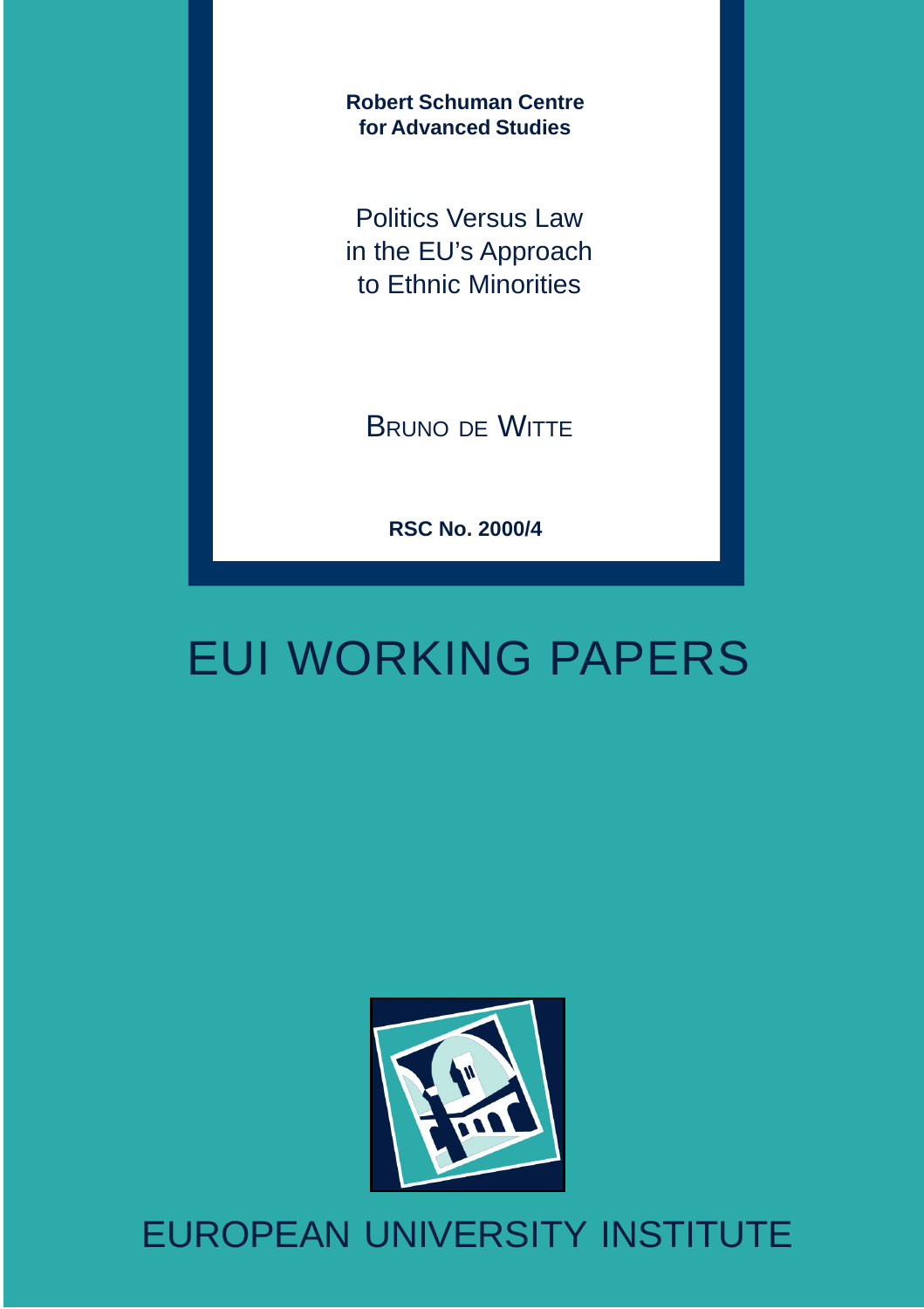All rights reserved. No part of this paper may be reproduced in any form without permission of the authors.

Politics versus Law in the EU's Approach to Ethnic Minorities

Bruno de Witte

© Bruno de Witte Printed in Italy in 2000 European University Institute Badia Fiesolana I-50016 San Domenico di Fiesole (FI) Italy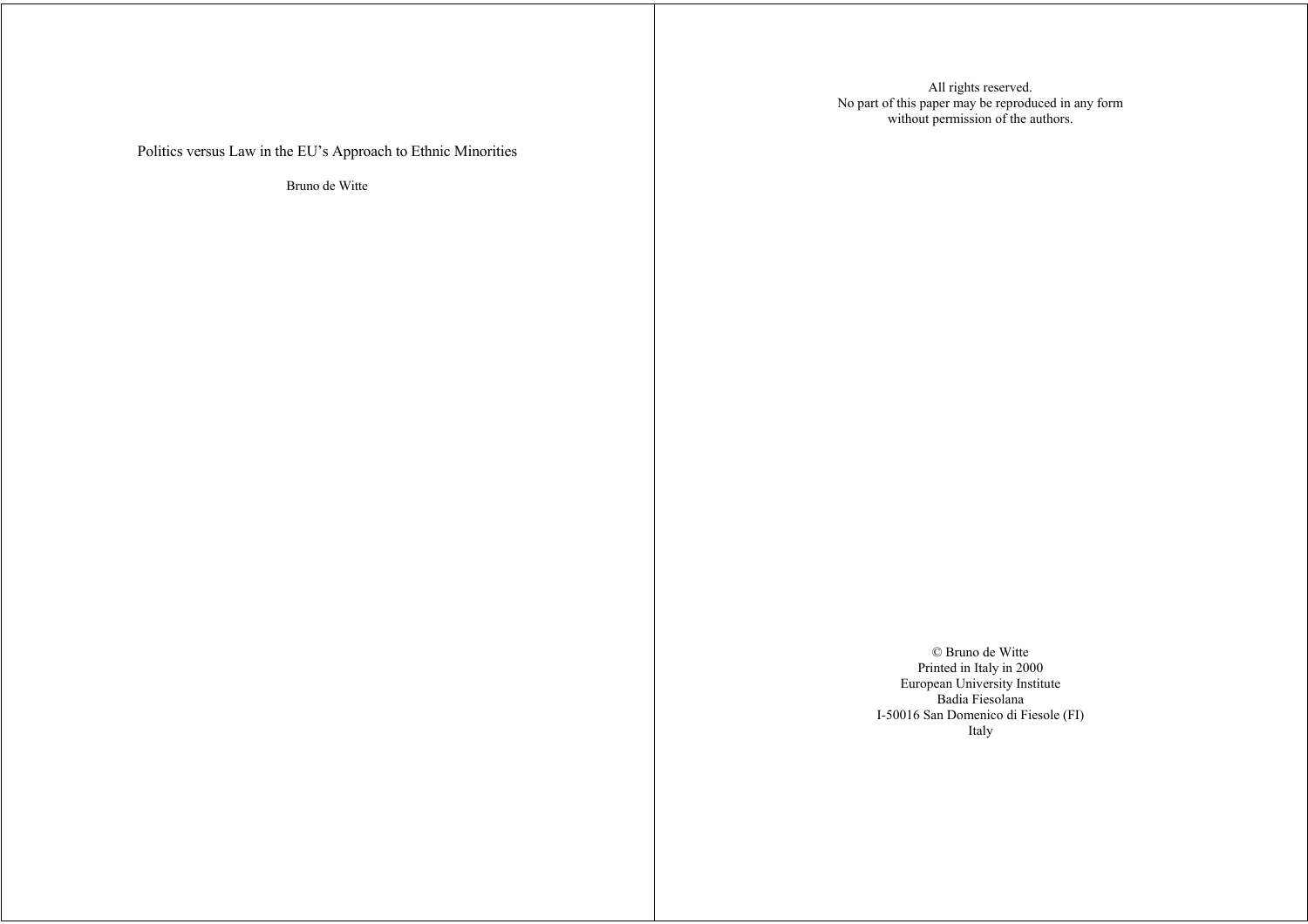#### **Robert Schuman Centre for Advanced Studies**

Programme on Eastern Europe

#### *The Working Paper series*

The Robert Schuman Centre's Programme on Eastern Europe promotes the development of interdisciplinary research focusing on Central and Eastern Europe. Challenges, opportunities and dilemmas confronting the European Union in its relations with Central and Eastern Europe are at the centre of attention. The scope and style of papers in the series is varied, however, two areas of research have been prioritized:

1/ The EU Enlargement Eastward: Utility, Visibility, Implications 2/ Democratic Consolidation in Central and Eastern Europe

Visitors invited to the Institute under the auspices of the Centre's Programme, as well as researchers at the Institute, are eligible to contribute.

This paper was written for a meeting of the Reflection Group on the Long-Term Implications of Eastward Enlargement of the European Union: the Nature of the New Border, set up jointly by the Robert Schuman Centre and the Forward Studies Unit of the European Commission, and chaired by Professor Giuliano Amato. The European University Institute and the Robert Schuman Centre are not responsible for the proposals and opinions expressed by the author. For information on this and other projects on Eastern Europe at the Robert Schuman Centre, please contact Professor Jan Zielonka (jan.zielonka@iue.it).

#### **Introduction**

The notions of *ethnic minority* and *European Union* seem, at first sight, to belong to two different worlds. The contrast between these two worlds may be illustrated by several contemporaneous pairs of events that occurred during the first half of the 1990s:

 On 9 and 10 December 1991, the European Council met in Maastricht and managed, with some difficulty, to reach agreement on the Treaty of Maastricht establishing the European Union and providing, among other things, for the creation of a common European currency. I remember one American journalist, present at Maastricht, criticising the Heads of Government of the (then) 12 member states for squabbling endlessly over what, for her, were technical trifles while at the other end of Europe, she argued, something much more important for the future of the continent was happening: through the conclusion of the Minsk Agreement of 8 December 1991, the Russian Federation, the Ukraine and Belarus had created the Commonwealth of Independent States and proclaimed the end of the Soviet Union "as a subject of international law". Ethnic diversity had, of course, been one of the principal agents of the dissolution of the Soviet empire, whereas it had not played any role in the adoption of the Treaty of Maastricht.

 On 1 January 1993, the European Union witnessed an event which, at the time, was greeted by solemn statements and bonfires lit across Europe (although it seems almost forgotten today): the abolition of border controls on the trade in goods between the member states of the European Union and the official launch of the Single Market crowning an intensive period of legislative activity that had started after the European Commission had issued, in 1985, its White Paper on the completion of the internal market. On the very same day that border controls were lifted in Western Europe, new borders were drawn further East: the Czech and Slovak Federal Republic was dissolved into two new states: the Czech Republic and Slovakia. Again, cultural differences were among the principal causes of the separation.

• On 1 February 1995, the Framework Convention for the Protection on National Minorities was signed within the framework of the Council of Europe. This international treaty was the culmination of a five-year efforts (ever since the fall of the Berlin Wall) to set a pan-European standard on matters of minority protection; at the same time, it was clear to all that the Convention was primarily meant to deal with one particular part of Europe, namely the Central and Eastern part. The Convention was treading with care, as shown by its article 21, stating that "[N]othing in the present framework convention shall be interpreted as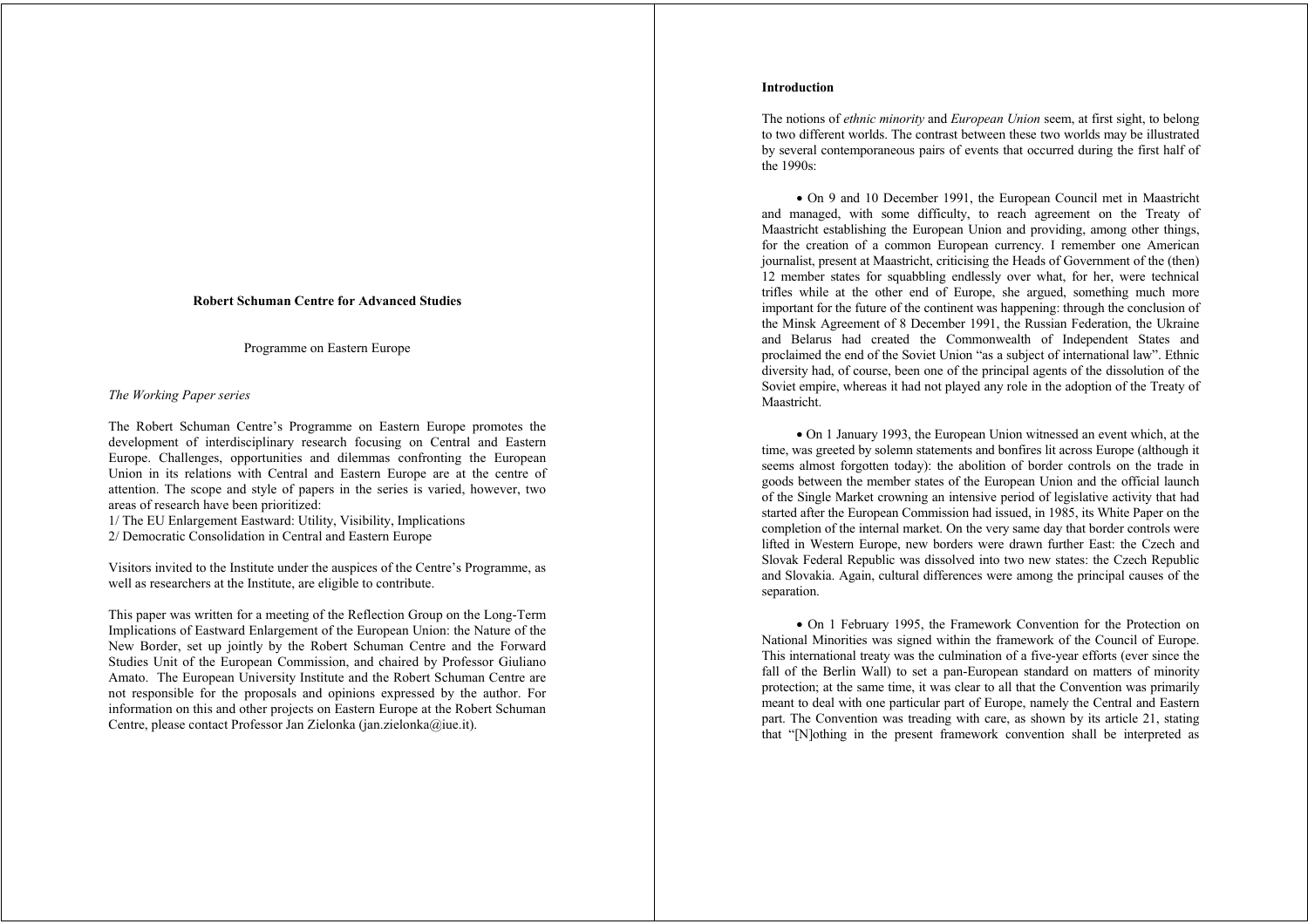implying any right to engage in any activity or perform any act contrary to the fundamental principles of international law and in particular of the sovereign equality, territorial integrity and political independence of States". No such precautions had been taken when drafting the Act of Accession by which Austria, Finland and Sweden had, just one month earlier, been admitted as new members of the European Union. It was clear to those countries' governments and populations that joining the EU implied a serious limitation of national sovereignty, which they accepted - with more or less enthusiasm - in view of the expected economic benefits of membership.

The three contrasting pairs of events described above evoke two very different trajectories: on the one hand, one finds countries of Western Europe that carry forward, or join, a process of intense economic and political integration called the European Union, for which they accept divesting themselves of certain paraphernalia of the traditional nation-state, and in which they are not hindered by ethnic minority questions. On the other hand, one finds countries of Central and Eastern Europe that remain outside this supranational integration process and many of which are marked by a revival of traditional questions of nationalism and ethnic conflict.

Today, however, the two trajectories have become tangential and even tend to overlap. This may again be illustrated by a pair of recent events that signal the emergence of the terms 'ethnic' and 'minorities' in the official vocabulary of the European Union. On 16 and 17 June 1997, the European Council reached political agreement on a document which was, some months later, formally signed as the Treaty of Amsterdam. This Treaty, among many other things, inserts into the EC Treaty a new Article 13 which will enable the Council of the European Union to "take appropriate action to combat discrimination based on sex, racial or *ethnic* origin, religion or belief, disability, age or sexual orientation". Less than a month later, the European Commission, in its opinion on the request for accession to the EU by a number of Central and Eastern European countries, insisted on the importance of what it called "respect for minorities" as one of the political criteria for membership of the European Union.<sup>1</sup>

These two recent uses of the terms "ethnic" and "minorities" were made in two different contexts:

• the first was made in the context of the *internal* evolution of the European Union, in which the question of ethnic minorities has long occupied a very marginal place and is now finally recognised as a matter of concern, albeit with regard, primarily, to *immigrant* populations;

• the second was made in the *external* context of the relations between the EU and its Central and Eastern European partners and candidates for accession; in this context, the position of ethnic minorities has been a relevant factor for the last five years.

There is, thus, a chronological *décalage* between the internal and the external agenda of the European Union. I will, therefore, start by considering the role of the ethnic minorities question in the *external* relations of the EU with the Central and Eastern European countries (or "CEEC"). I will, then, examine more closely the reasons for the apparent absence, so far, of any *internal* European Union policy on ethnic minorities. In the final section, I will try to weave the two threads together and speculate about the way the European Union will be confronted with the ethnic minority question in future years, particularly after its projected Eastern enlargement.

#### **The External Perspective: Double Standard or Common Standard?**

*The Double Standard Revealed: Two Meetings in Copenhagen and One in Amsterdam*

For the European Union, concern for minorities is primarily an export product and not one for domestic consumption. This fact may be highlighted by looking at three political documents, adopted within one decade, each of which helped to define the fundamental values underpinning the European integration process.

a) The Conference on the Human Dimension of the CSCE adopted, at its meeting in Copenhagen on 29 June 1990, a text which became known as the Copenhagen Document and is sometimes referred to as a "European Constitution on Human Rights".2 The Document affirms the link between democracy, the rule of law and human rights and also devotes, within this context, an extensive chapter to the protection of national minorities. This chapter, although cautiously worded and lacking binding legal force, was the first attempt at agreeing an all-European standard on the status and rights of minorities. In the euphoric post-Berlin-wall climate of 1990, the commitments contained in the Copenhagen Document were subscribed to by all countries of Europe, including therefore the member states of the European Union. These commitments continue to inspire, today, the activities of what is now called the OSCE, and, more particularly, of its High Commissioner on National Minorities.<sup>3</sup>

b) This common platform accepted by *all* European countries was transformed, at another Copenhagen summit some years later, namely the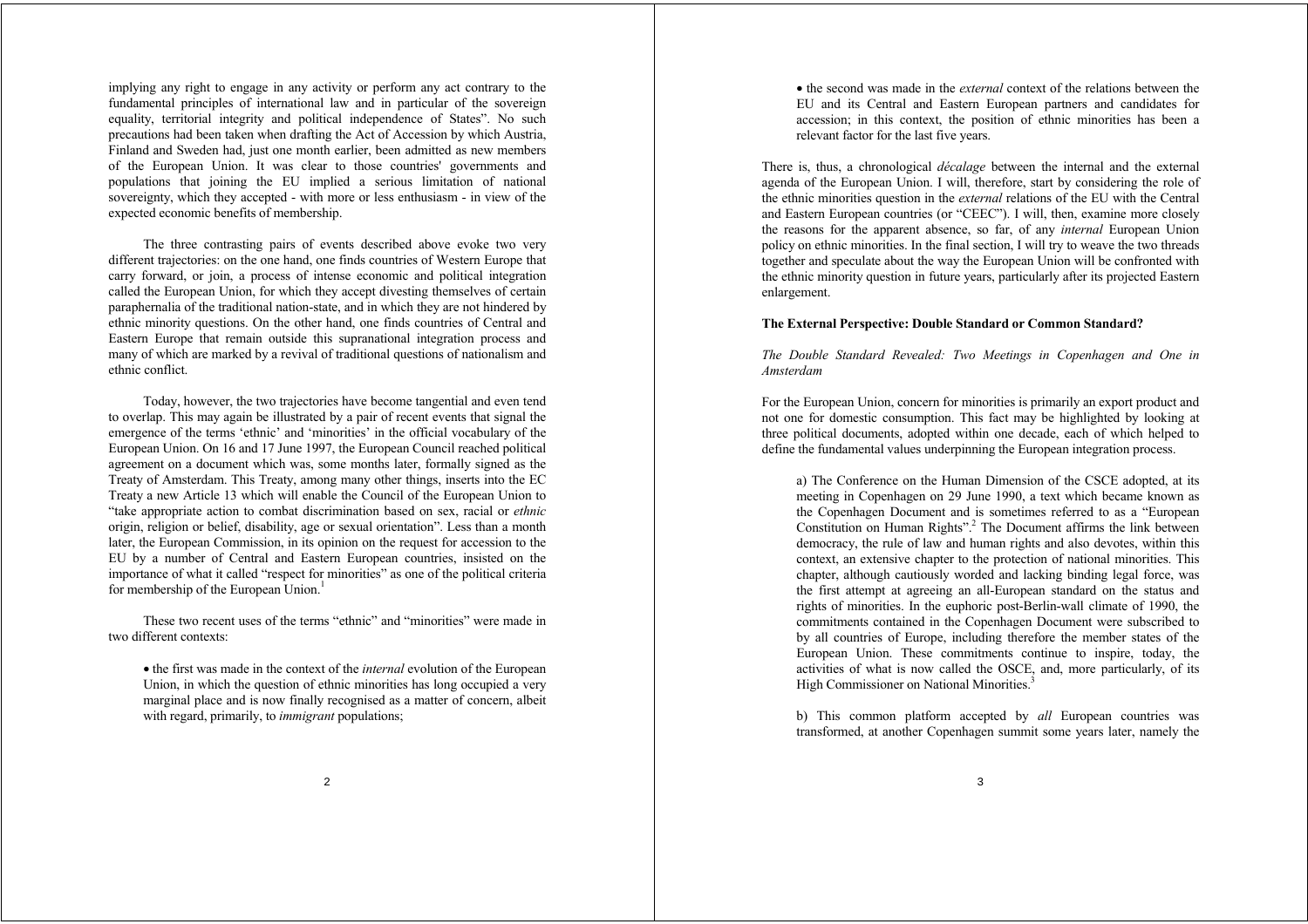European Council meeting of June 1993, into political criteria to be complied with by a particular set of countries, namely those of Central and Eastern Europe aspiring to membership of the European Union. According to the European Council conclusions, "membership requires that the candidate country has achieved stability of institutions guaranteeing democracy, the rule of law, human rights and respect for and protection of minorities".4 Thereby, the complex set of interlocking principles contained in the Copenhagen Document of 1990 was translated into one synthetic formula with important political implications.

c) A slightly different formula was adopted, for the EU's internal usage, at the Amsterdam European Council of June 1997, as the new text of Article 6(1) of the EU Treaty: "The Union is founded on the principles of liberty, democracy, respect for human rights and fundamental freedoms, and the rule of law, principles which are common to the Member States". If these are the principles on which the EU is founded, it is logical that they should also serve as conditions of membership. Indeed, the new text of Article 49 of the EU Treaty, as modified in Amsterdam, confirms that "[A]ny European State which respects the principles set out in Article  $F(1)$  may apply to become a member of the Union". Yet, as we have seen, the formula which was actually used for the purpose of the present enlargement process is more demanding, as it also includes protection of minorities as one of the indispensable premises for integration.

Thus, among the famous "political criteria" set out by the European Union as conditions for the accession of the CEEC, or - more generally - for closer cooperation with the CEEC, the insistence on genuine minority protection is clearly the odd one out. Respect for democracy, the rule of law and human rights have been recognised as fundamental values in the European Union's internal development *and* for the purpose of its enlargement, whereas minority protection is *only* mentioned in the latter context. Therefore, its imposition on other countries may seem rather inconsistent or even "somewhat hypocritical",<sup>5</sup> and the distinctive treatment meted out to them is strangely reminiscent of the infamous post-World War I minority protection regime, which collapsed, in part, because it was perceived as a set of unilateral obligations imposed on the newly created states of Central and Eastern Europe by the Western victors of that war.<sup>6</sup>

#### **Stages in the EU's External Policy on Minorities**

The commitments jointly undertaken by all CSCE states in the Copenhagen document of 1990 formed the basis from which the European Union, and its member states, gradually developed a set of requirements for groups of countries in Central and Eastern Europe which, taken together after some seven years'

experience, may be presented as an embryonic "common foreign minorities policy" of the European Union (although the EU member states notoriously have continued to have divergent views on the political situation in individual Central and Eastern European countries).

#### *Minority Protection as a Criterion for the Recognition of New States (1991-1992)*

In response to the eruption of violent conflict in Yugoslavia, the EC member states, within the framework that was then called European Political Cooperation (the forerunner of the Common Foreign and Security Policy), convened a peace conference at The Hague, and an Arbitration Committee was set up, also known as the Badinter Committee, from the name of its chairman. The Committee developed, through the opinions which it gave upon the request of the EC, a small body of doctrine on self-determination and minority rights.<sup>7</sup> The Twelve (as they then were) also contributed more directly to international state practice in this field through the adoption, in December 1991, of a *Declaration on the Guidelines on Recognition of new States in Eastern Europe and the Soviet Union*. Recognition of new states in this area of the world was made conditional, by the Twelve, on a number of commitments from the side of the applicants, including respect for human rights and "guarantees for the rights of the ethnic and national groups and minorities in accordance with the commitments subscribed to in the framework of the CSCE".<sup>8</sup>

Putting conditions on recognition of new states was not unprecedented. What was striking was the specific mention made of *minority protection* as one of the conditions for recognition, particularly as it came from the side of a group of countries (the EC countries) which had never before taken, as a group, any internal or international action in the field of minority protection. In reality, the agreement on common conditions for recognition was a compromise designed to paper over the differences among European countries over the situation in Yugoslavia.<sup>9</sup> Moreover, the minority protection criterion was applied inconsistently by the EC countries: Croatia was recognised on April 15, 1992, although the Badinter Committee had expressed reservations on its minority protection laws; whereas Macedonia complied with all the criteria, according to the Committee, but was not recognised at the time for other reasons dear to Greece.

#### *The Pact on Stability in Europe (1993-1995)*

One of the very first joint actions undertaken in the framework of the EU's Common Foreign and Security Policy, immediately after the entry into force of the Treaty of Maastricht, was the ambitious initiative, inspired by France, to convene an international conference at which the stability of Europe would be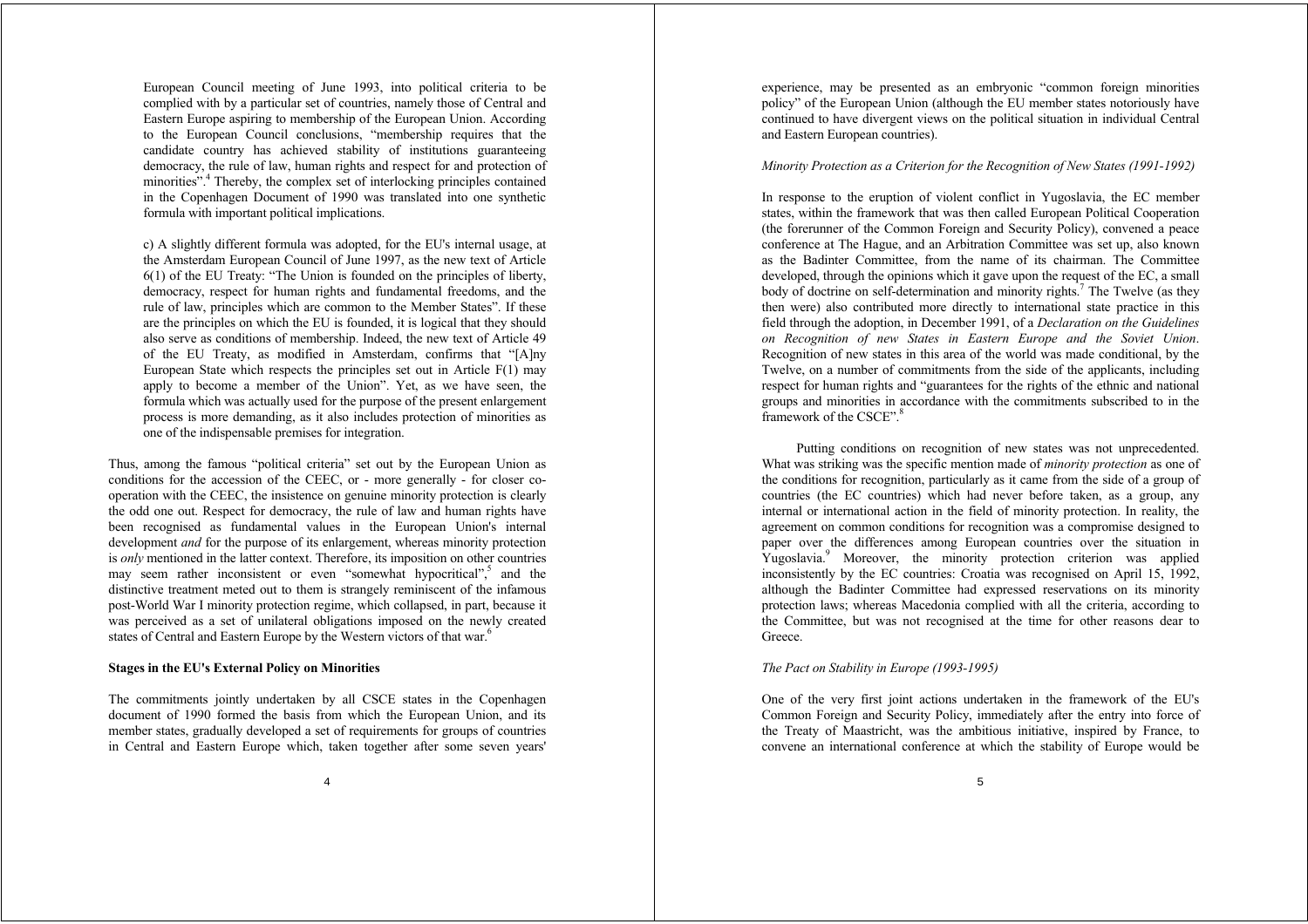ensured by means of a range of bilateral treaties and declarations establishing good-neighbourly relations between countries of Central and Eastern Europe. There is no doubt that the active role and apparent commitment shown by the European Union in this matter was a decisive factor in convincing some of the CEECs to start negotiations with their neighbours in preparation for the Stability Pact.<sup>10</sup> The Pact, as eventually adopted at a conference in Paris in 1995, included only one important new instrument for minority protection, namely the bilateral treaty between Hungary and Slovakia, which was signed on the eve of the Paris Conference.11 The negotiations on a similar treaty between Hungary and Romania were concluded only later, in  $1996$ <sup>12</sup> The Stability Pact was deposited with the OSCE, and that organisation was entrusted with monitoring the implementation of obligations contained in it. The European Union itself lost interest in the Pact, and now directs its efforts mainly at bringing about reforms in the *domestic* laws of the Central and Eastern European countries. Yet, the spirit of the Stability Pact is still reflected in the financial support given by the EC Phare programme to crossborder co-operation actions.<sup>1</sup>

#### *The Opinions on Accession and the Accession Partnerships (1997-1998)*

As mentioned above, the Opinions delivered by the European Commission in July  $1997<sup>14</sup>$  as to whether the applicant Central and Eastern European countries fulfilled the conditions for being admitted to accession negotiations, devoted specific attention to the question of minority protection. Despite the unsophisticated and fragmentary nature of the Commission's analysis of the minority issues, two implicit positions can be derived from these Opinions. First, the Commission adopted its own definition of minorities; in commenting upon the situation in Estonia and Latvia, the Commission adopted a definition of minorities which includes all the communities residing in these countries, without distinguishing whether their members were nationals of the country or not. This is an approach which the Baltic governments had always taken care to reject in other contexts.<sup>15</sup> Second, the Commission was apparently not content with the formal recognition of minority rights in national Constitutions and bilateral treaties, but made a full assessment based on its perception of law and practice. For instance, Slovakia has minority protection clauses in its Constitution,<sup>16</sup> and had signed its bilateral 'Stability Pact' treaty with Hungary, but the European Commission nevertheless expressed dissatisfaction with the minority situation there. In the end, Slovakia was the only country which, in the Commission's view, failed to meet the political criteria, although the minority question was not the most important reason for that negative decision.<sup>17</sup>

Today, the policy of "conditionality" continues unabated with both the front-runners and the second-wave applicants, and, indeed, in the relations of the EU with the successor states of Yugoslavia. The Accession Partnerships adopted

in 1998 list a large number of "short term" and "medium term" priorities for the applicant states. These priorities include some items in the field of minority protection. The short term priorities for Slovakia include a reform of its laws on the use of minority languages, whereas Estonia and Latvia must urgently facilitate the conditions for the naturalisation of "non-citizens" (i.e., the Russian-speaking community) and improve their integration by offering them courses in the national language. In the medium term, four other countries (the Czech Republic, Hungary, Bulgaria and Romania) are expected to improve the integration of the Roma population.<sup>18</sup>

Latvia and Slovakia, in particular, although they were excluded from the first round of negotiations, continued to be the object of political pressure to improve their minority protection record. At a session of the EU/Slovakia Association Council in April 1998, the EU ministers reiterated their demand for the urgent adoption of a new law on the use of minority languages.<sup>19</sup> A few days earlier, the European Union had expressed satisfaction over a new Action Plan of the Latvian government to accelerate the handling of requests for citizenship.<sup>20</sup> In the general reports on "progress towards accession", which the Commission adopted in November 1998, $^{21}$  satisfaction was expressed about the legal reforms which Latvia had, in the mean time, enacted, whereas no significant improvement was found in the protection of minorities in Slovakia (but the change of government in that country was still too recent to be reflected in the Commission's findings). In its general assessment of the record of all applicant countries, the Commission continues to exert pressure on applicant states by referring critically to the situation of the Roma in several candidate countries, and by concluding: "Overall, the problem of minorities continues to raise concerns in the perspective of enlargement".<sup>22</sup>

### **Elements of a Common European Standard**

In international relations, there is no rule of formal reciprocity, whereby States are prevented from formulating rules of behaviour for other States which they are not prepared to follow themselves. Yet, if the European Union institutions evaluate the treatment of minorities in third countries, can they legitimately ignore the way in which similar groups are treated inside the European Union? Some years ago, a member of the European Parliament bravely stated: "we will be equally assiduous at identifying and following up instances of abuse within the European Community; (...) as well as examining the situation of the Greek minority in Albania, we also will take an impartial view of the situation of the Turkish minority in Komotini".<sup>23</sup> That may be the position of some members of the European Parliament, but it has never been endorsed by the Commission and the Council: what the member states do with "their" minorities is none of the EU's business.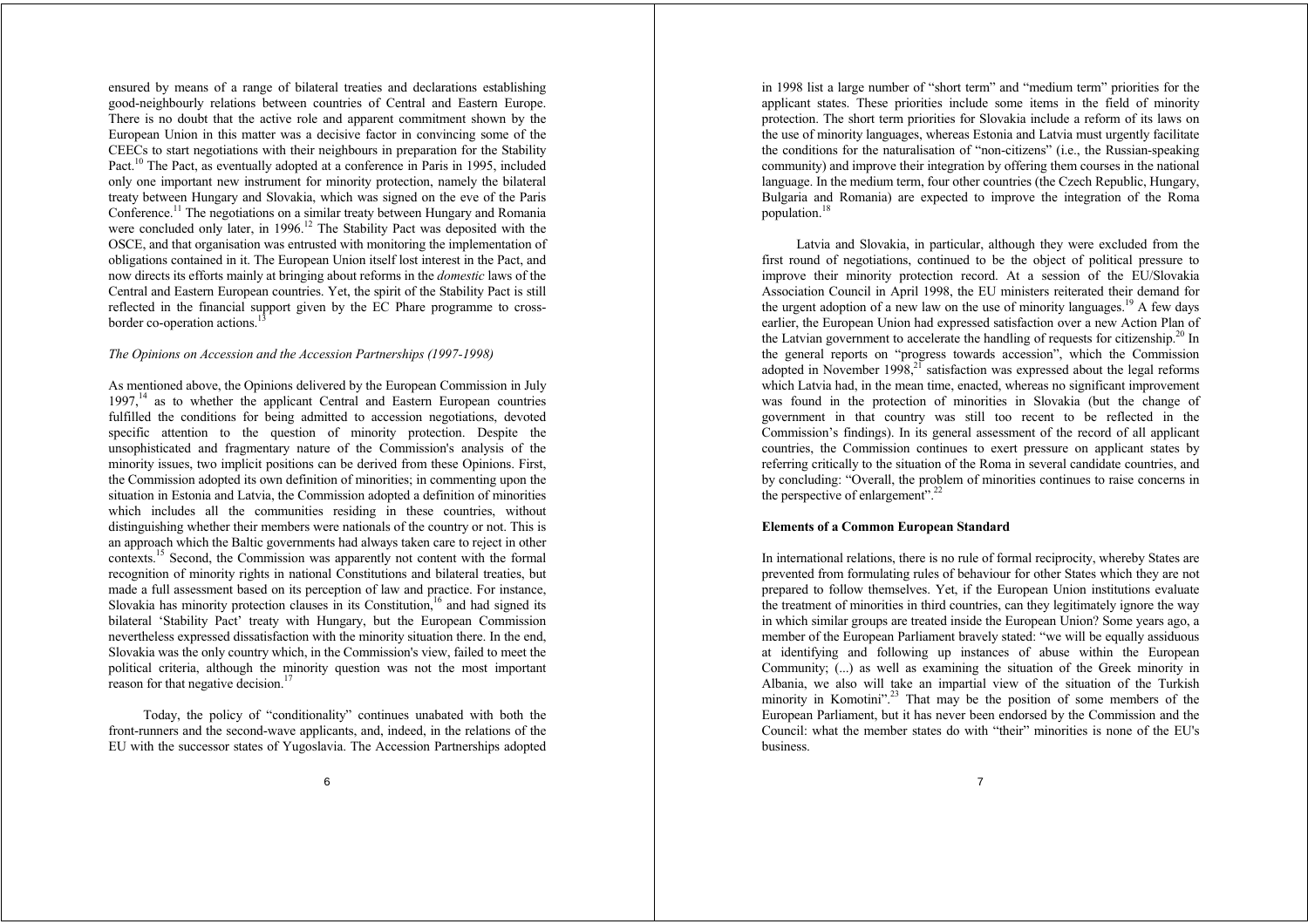So, is there a blatant double standard in the respect for minorities? Or could the EU's inactivity with respect to its own member states perhaps be justified by arguing that intervention is superfluous, in view of the perfectly adequate performance of each member state with regard to minority protection? That is not so evident, to say the least. When looking at the internal situation in the present 15 member state, one should certainly take into account the considerable diversity in the factual situations (ethnic minorities are not present everywhere), but there are also large differences in the willingness of the various states to recognise minorities, protect their rights and guarantee their political participation. There is, in fact, a sharp contrast between the common regime of protection of *fundamental rights* (where there is considerable similitude between Western European countries) and the special case of *minority rights* which are still very much an idiosyncratic feature of certain countries or parts of countries. The diversity is so great as to discourage any attempt at systematic comparison.<sup>24</sup> The academic pilgrims from the West who, in the early 90's, brought their "model constitutions" to Central and Eastern Europe, did not have a ready-made minority protection model in their first-aid kits,  $2^5$  because such a generally applicable model simply did not exist.

Yet, one should look beyond the domestic practices of states and also take into account the *international commitments* undertaken in recent years by all European states. A common European standard of minority protection may exist after all; it has been developed mainly outside the framework of the EU itself, but with the participation of its member states, and may therefore legitimately be used by the EU in its external activities, at least to the extent that the EU states effectively comply with that standard. The elements of the European standard will be briefly considered now.<sup>26</sup>

#### *Democracy and the Rule of Law*

In the Copenhagen Document of 1990, the participating States recognised, in the first of the paragraphs dealing with minorities, "that the questions relating to national minorities can only be satisfactorily resolved in a democratic political framework based on the rule of law, with a functioning independent judiciary".<sup>27</sup> The consensus on this linkage was new at the time. In previous decades, many ethnic activists and academic experts failed to make a principled distinction between democratic and authoritarian states as far as the treatment of minorities was concerned. Often, even in western Europe, countries like the Soviet Union and Yugoslavia had been described as showing a better approach to the protection of ethnic diversity than Western European countries with their unilateral emphasis on *individual* human rights. Indeed, Yugoslavia had acted for a long time, on the international scene, as the champion of minority rights.

Although there may have been some empirical truth in those earlier views, they are now definitely *passé*. There is a European consensus, now, that in the absence of democratic elections, freedom of expression and an independent judiciary, there is no solid ground for the protection of ethnic minority values.

#### *The Protection of Human Rights*

The dichotomy, often made for the sake of convenience, between *human rights* and *minority rights* may be misleading if it hides the fact that a genuine measure of protection for minority interests can be brought about simply by applying and creatively interpreting the fundamental rights granted to all. In fact, European states, such as France, that do not have any special laws on minority protection, give implicit protection to minorities by adhering to general human rights standards as defined by their Constitution and by the European Convention of Human Rights (which they have all ratified). Two examples may illustrate this:

 The Canadian Supreme Court decided in a famous case that *freedom of expression*, a general fundamental right, entails the freedom to use the language of one's choice in private activities, and thereby limited the possibility for the Quebec provincial government to impose the exclusive use of French for outdoor commercial signs and, hence, protected the linguistic rights of the English-speaking minority in the province.<sup>28</sup>

 The Turkish Constitutional Court had ordered the dissolution of the (Kurdish-leaning) Socialist Party because it advocated the transformation of Turkey into a federal state, which was found to be in contrast with longestablished constitutional values. The Socialist Party complained in Strasbourg that this was a breach of its human rights as guaranteed by the European Convention of Human Rights. The European Court held, in its judgment of 25 May 1998, that "the fact that such a political programme is considered incompatible with the current principles and structures of the Turkish State does not make it incompatible with the rules of democracy. It is of the essence of democracy to allow diverse political programmes to be proposed and debated, even those that call into question the way a State is currently organised, provided that they do not harm democracy itself".<sup>29</sup> And the Court (unanimously!) concluded that the dissolution of the SP constituted a violation of the freedom of association as guaranteed by the European Human Rights Convention.<sup>30</sup>

These examples could be multiplied. It will be interesting to observe the contribution of the European Court of Human Rights case-law in the years to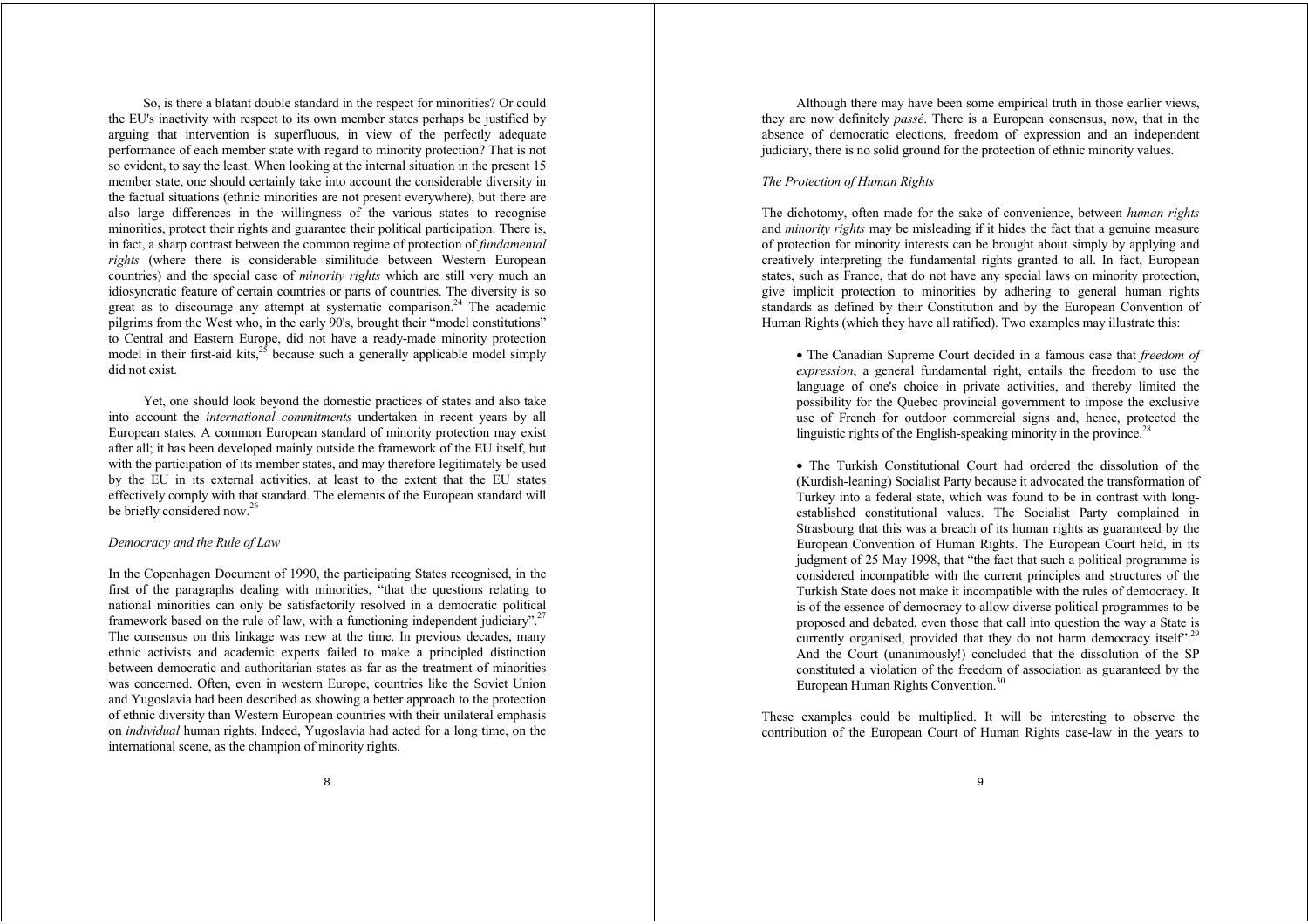come, as more numerous applications on minority matters are likely to be lodged at Strasbourg from the CEEC. Yet, there are some inherent limits to the human rights approach. They may be exemplified by a recent Decision of the European Commission on Human Rights. There was a complaint by the *Südtiroler Volkspartei* (the main party representing the German-speaking population in South Tyrol) that the new Italian electoral law, by imposing a minimum threshold for the attribution of seats in Parliament, constituted discrimination against minority political parties. The Commission stated that the new electoral law applied equally to all parties and that "the Convention does not compel states to provide for positive discrimination in favour of minorities".<sup>31</sup> This interpretation is disputable; one could well argue that the principle of equal treatment *does* entail a duty for public authorities to differentiate among persons (or, as in this case, organisations) in accordance with objective differences among them, and therefore also a duty to enact special rules enabling the use of minority languages and, more generally, the development of minority cultures.<sup>32</sup> But it certainly makes things much easier if such positive duties towards minority groups are laid down explicitly. This leads me to the third layer of the "European standard".

#### *Minority Rights*

Despite the undeniable differences in the domestic arrangements of the various states in both East and West, a European standard in respect of minority rights has been emerging in the recent years. The *Framework Convention for the Protection of National Minorities*, adopted within the Council of Europe in 1995, entered into force on 1 February 1998. It has, to date, been signed by 13 member states of the European Union and ratified by seven of them. Only Belgium and France have neither signed nor ratified.<sup>33</sup>

What is the content of this emerging minority rights standard? The Framework Convention contains, first of all, a number of general fundamental rights which can already be found in the European Convention on Human Rights but whose particular implications for the members of a national minority are emphasised. Yet, the main contribution of the Framework Convention lies in the formulation of a number of specific minority rights which cannot easily be reduced to the canonical list of general human rights<sup>34</sup>, namely a qualified right for individual members<sup>35</sup> of a minority to use their language in dealing with courts, public authorities and in the public service media, and a right to receive instruction in that language in the public education system. Although the Framework Convention may seem overly cautious in its wording and too respectful of the states' sovereignty, $36$  it does constitute an important stage in international standard-setting, to be used and taken further through international recommendations, bilateral negotiations, political pressure, and advocacy by NGOs.

### *The Right of Citizenship*

Citizenship is sometimes presented as "the right to have rights".<sup>37</sup> Whereas it is true that citizenship defines, in a fundamental way, an individual's membership to a state community, and serves as a criterion for the attribution of many rights, benefits and duties, it is also true that most human rights, as described in the relevant international and European treaties, apply to *all residents* of a particular country, whether or not they are nationals of that country. Therefore, the possibility for members of an ethnic minority to acquire, or keep, the nationality of the state where they live, ranks lower than the guarantee of human rights in the scale of minority protection instruments. At any rate, no clear Europe-wide (or universal) standard has emerged in this respect. The pressure exercised by the international community to relax the harsh conditions for naturalisation which, in countries such as Estonia and Latvia, make it difficult for Russian-speaking persons to acquire the nationality of the country, are primarily inspired by the will to prevent the escalation of inter-ethnic tensions and to appease the ire of the Russian government. Political pressure has not been backed by legal standardsetting in this field. There is no generally recognised right for all long-time residents in a particular State territory to be eligible for citizenship of that country. Indeed, such a standard would be hard to meet by many Western European countries (foremost of which is still, for the time being, Germany), whose legal regimes for the acquisition of citizenship are hardly less rigid than those of the Baltic states.

The rules on the acquisition of nationality are relevant because the recognition of *minority rights*, in contrast to *human rights*, is often made dependent on having the nationality of the country concerned. That, at least, is the interpretation given by many states to the term "national minority" as used in the Framework Convention on National Minorities. Non-citizens are, in their view, not covered by this Convention.<sup>38</sup>

#### *Autonomy and Consociation*

So far, I have considered "rights", that is, instruments for the limitation of State power. A second type of often-used instruments for minority protection or of "group accommodation"<sup>39</sup> are those that involve the sharing of State power, either through the recognition of autonomous legislative powers to institutions representing ethnic minority interests (autonomy) or by organising the participation of ethnic minority groups in the decision-making processes at the central state level itself (consociation). Those are, arguably, the most advanced forms of minority protection. Regional autonomy is widely, and increasingly, used in Western Europe as a means of defusing ethnic minority conflicts, including in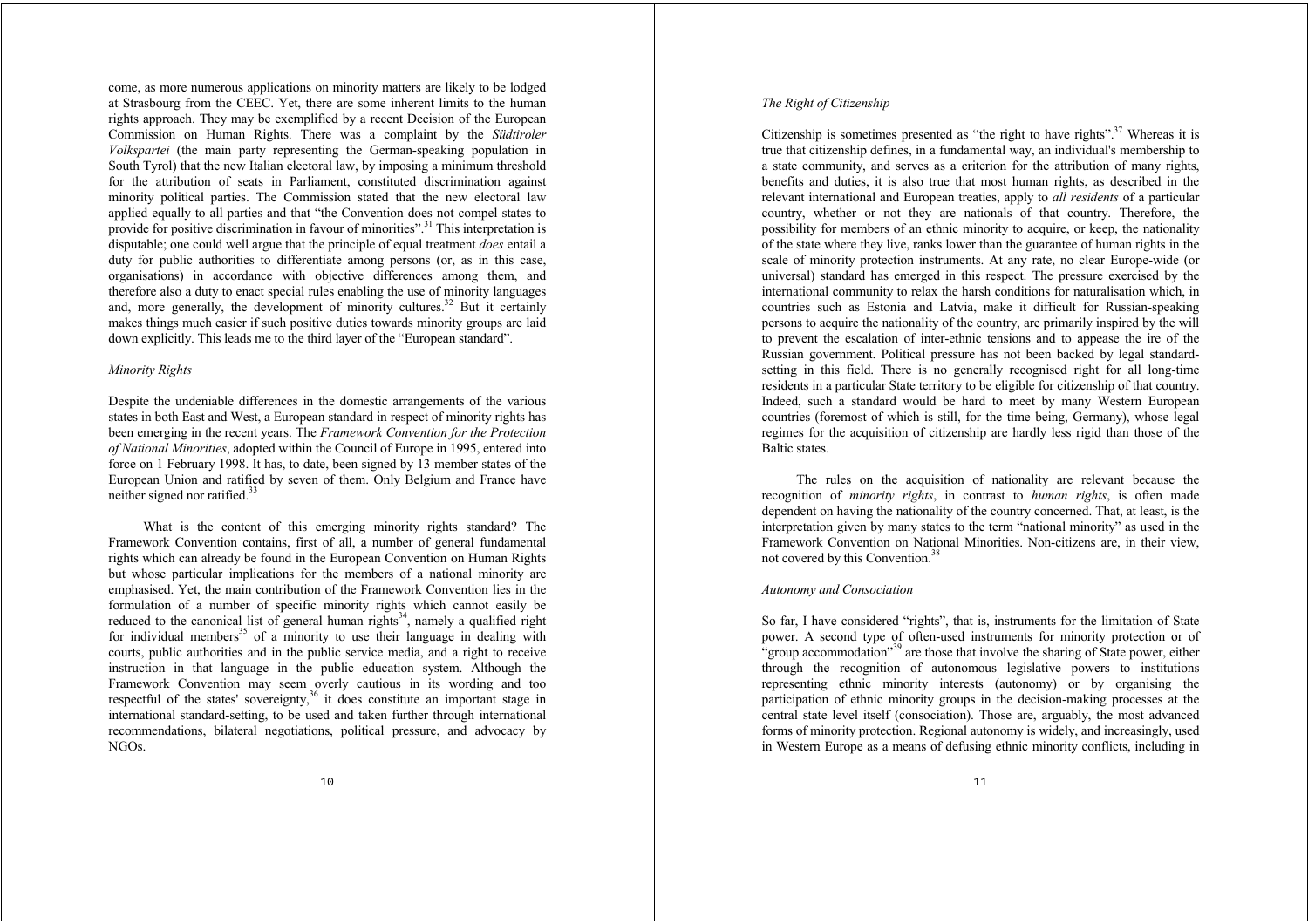such traditionally centralised countries as France and the United Kingdom.<sup>40</sup> Yet, Central and European Countries tend to be rather wary of federal or quasi-federal solutions in general, and special "asymmetrical" regimes of autonomy for parts of the country inhabited by minority populations are shunned by those states, for fear that this may be a prelude to secession. Currently, there is no clear obligation for States, in general international law, to establish regimes of autonomy for minority groups. Nor has a common European standard emerged in this respect, at least for the time being.

The Copenhagen Document of 1990 went some way in this direction by recognising the "right of persons belonging to national minorities to effective participation in public affairs, including participation in the affairs relating to the protection and promotion of the identity of such minorities". This principle is now echoed in Article 15 of the Framework Convention. Yet, efforts to go beyond this general statement, by imposing a specific duty on states to create regimes of local or regional autonomy in areas inhabited by ethnic minorities, have not been very successful. The only text that goes that far is Recommendation 1201 (1993) of the Parliamentary Assembly of the Council of Europe which provides as follows in its Article 11: "In the regions where they are in a majority the persons belonging to a national minority shall have the right to have at their disposal appropriate local or autonomous authorities or to have a special status, matching the specific historical and territorial situation and in accordance with the domestic legislation of the state". A Recommendation is, as the term betrays, a non-binding text. Yet, this particular Recommendation has quickly become famous because of the efforts made by the Hungarian government to incorporate it as a binding standard in the bilateral treaties which it negotiated with Slovakia and Romania. This issue was, indeed, the main stumbling-block during the negotiations, and although the reference to Recommendation 1201 was eventually inserted in both treaties, additional declarations specified that this reference did *not* imply any recognition of a right to a special status of territorial "autonomy" based on ethnic criteria.<sup>41</sup> All in all, it is quite obvious that European states are still very reluctant to recognise any limits to their sovereign power to decide their country's governmental structures.

An all-European consensus exists on the principle that the solution for ethnic conflicts involves the elaboration of *rules and institutions* that will allow for the preservation of both the *integrity of the state* and the *identity of the minority*. But what does this involve in practice? A major distinction should be made between instruments permitting a limitation of State power without affecting the institutional structure of the state ("rights") and instruments which rearrange the State structures so as to allow for territorial autonomy or other forms of minority interest representation. On the former level, a European standard exists, though it is often vague and needs to be developed further. On the latter level, no such European standard has emerged.

#### **The Internal Perspective: are Ethnic Minorities a Non-issue in the European Union?**

In the terms of reference to the project for which this paper was drafted, it was stated: "The EU of 15 is not unfamiliar to tension caused by ethnically-inspired conflicts, but until today such questions have rarely been lifted up to the Union level". This statement is quite correct and I shall attempt, in this section, to explain some of the reasons why this is so.

The *comparative politics* and *multi-level governance* approaches to the study of European integration, which are both currently fashionable political science theories, invite us to examine the EU by analogy with national political systems, and particularly those of federal states. Now, ethnic minority issues arise in federal systems in two different guises: either some or all of the component units act as institutions articulating the interests of particular ethnic groups; or the central government intervenes in order to protect ethnic minorities *within* some of the component units of the system. Both hypotheses could conceivably arise in the European Union as well.

#### **Have the Member States of the EU Become "National Minorities"?**

Let me start by considering the first hypothesis. It frequently happens in federal or regional states that one of the constituent units appears, to itself or to others, as the institutional representative of a distinct minority group. Thus, the Province of Quebec, one of the founding members of the Canadian federation, is perceived by many Canadians both inside and outside the province as the institutional spokesperson for the French-speaking community in Canada. In Spain, the Constitution recognizes Catalonia, Euskadi and Galicia as Autonomous Communities with legislative powers but also as "nationalities" with distinct histories and cultural characteristics, and the governments of those Autonomous Communities defend with pugnacity the cultural characteristics of their territory against the perceived dominance of the Castillian-speaking majority of the country. In Belgium, to take a final example, the *Communauté germanophone* is an autonomous unit with distinct legislative powers but also acts (as its name clearly betrays) as the spokesperson for the country's tiny German-speaking minority.

There is no similar ethnic dimension in the relations between the European Union and its member states. Although each of the member states' populations is, obviously, a numerical minority in relation to the European population as a whole, and although it frequently happens that individual countries are outvoted in the European Parliament and the Council and feel their interests are being neglected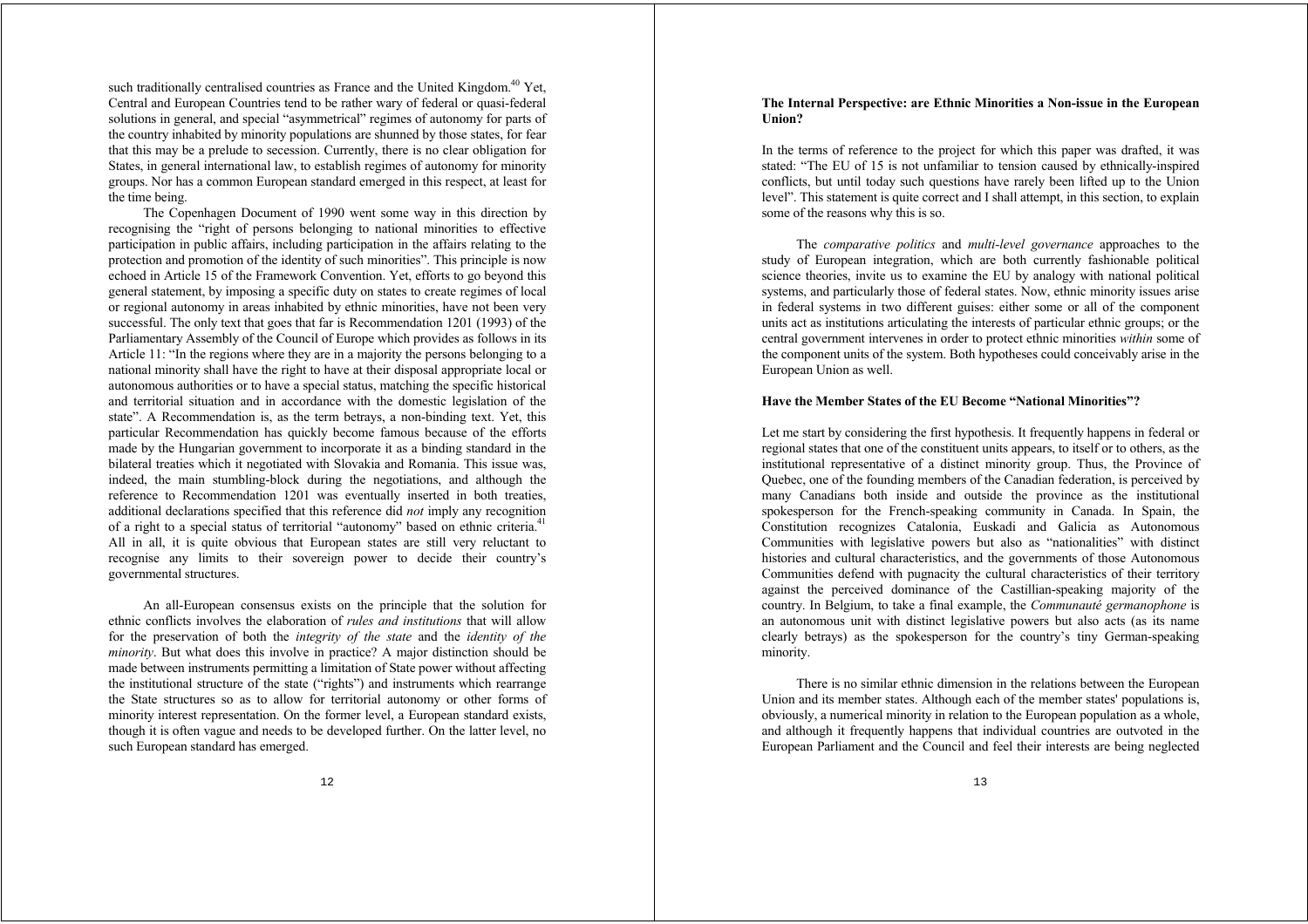in the European decision-making process, this does not mean that any of the member states has become a "minority".

One reason for this is of a formal nature: all member states have preserved their status as independent, and equally sovereign, states, a status which finds practical reflection in the requirement of unanimity for all major decisions affecting the future of European integration (including any revisions of the founding treaties and any accessions of new states), in the paramount role of the principle of non-discrimination on grounds of nationality (Article 12 of the EC Treaty) and also, at a more symbolical but highly sensitive level, in the recognition of the various national languages as co-official languages of the European Union.

Beyond the formal institutional equality of all member states, there is also the happy political circumstance that no single country or coalition of countries has ever been able to dominate the others so as to impose its views and interests in the decision-making process. Coalitions between states keep shifting according to the particular subject matter; there are some stable sub-systems and the Franco-German tandem, in particular, may well play, from time to time, the role of the locomotive of EU politics, but it would not make sense to describe the political relations between member states of the EU in terms of a stable "majority" pitted against one or more structural "minorities".<sup>42</sup>

The most fundamental reason why none of the member state populations can be described as an "ethnic minority", is the absence of a clearly dominant culture among either the original Six or the present Fifteen, and the firm but long unexpressed agreement that no such dominant culture should be allowed to emerge. When the European Community was founded, economic co-operation was launched against the background of major *political* objectives, such as the preservation of peace or the encapsulation of Germany, but aims of *cultural* expansion or assimilation were entirely absent. The European unification process, unlike earlier attempts at political and economic unification within the nation-state framework, was not thought to require cultural homogenisation. The guiding image of the future Europe was, and still is today, that of a federation of nation states respecting the existing cultural patterns of its members rather than replicating the nineteenth-century nation state model. In legal-institutional terms, this meant that education, culture and language were not listed among the policy areas falling within the competence of the European Community, and that the authority of the member states in these matters could be entirely preserved.

To conclude, there is no evidence so far that, by being part of the European Union, the French, or Danish, or Luxemburgian peoples have become "national minorities".

#### **A Minority Protection Policy of the European Union?**

Let me now turn to the second hypothesis, namely that the European Union could be instrumental in protecting the position of ethnic minority groups *inside* its member countries, like the Canadian federal government protecting the position of Indians and Inuits living in the province of Quebec, or the Swiss federal government guaranteeing the rights of the Romansh-speakers who are outnumbered by the German-speakers in their home canton of Graubünden.

Again, this analogy does not hold. It was, and is, entirely unacceptable for the EU to interfere in the relations between the central governments of the member states and the ethnic minorities living within their borders. This can be seen both in the *institutional structure* of the EU and in the actual *policies* pursued by the Union.

On the first level, the dominant principle is that of *institutional autonomy*: the way in which each member state of the European Union defines its own input in EU decision-making is an internal matter which depends only on the constitutional rules and political practices of that country. Whether ethnic minorities (or rather: the local and regional institutions representing their interests) should have a role either in defining the position taken by the member state in the EU policy process, or in implementing EU policies on the ground, is therefore a matter to be settled by each country separately. The legal system of the European Union only knows the "Member States", an abstract denomination which covers bodies and civil servants acting at many different levels. The right to take part in EU decision-making bodies and the responsibility to comply with EU obligations is entrusted to whoever is, according to internal rules, entitled to act in the name of the state.

The exclusion of any direct participation of regional and local authorities in the EU decision making process became increasingly hard to maintain, as more and more member states developed advanced systems of regional or federal autonomy, and as the scope of the EU's activities spread ever wider, so as to interfere with the policies of those regions. After an energetic campaign conducted by the German *Länder* and the Belgian Communities and Regions, the Maastricht Treaty finally granted some institutional recognition to the regional layer of government by the creation of a *Committee of the Regions*, a consultative body consisting of representatives of regional and local bodies, and by allowing states to be represented in meetings of the Council of Ministers by regional ministers, an option which is currently used (in some policy areas) by Germany and by Belgium. Yet, what should be emphasised in the context of this paper, is that the regions, whenever they are mentioned in acts of Community law, are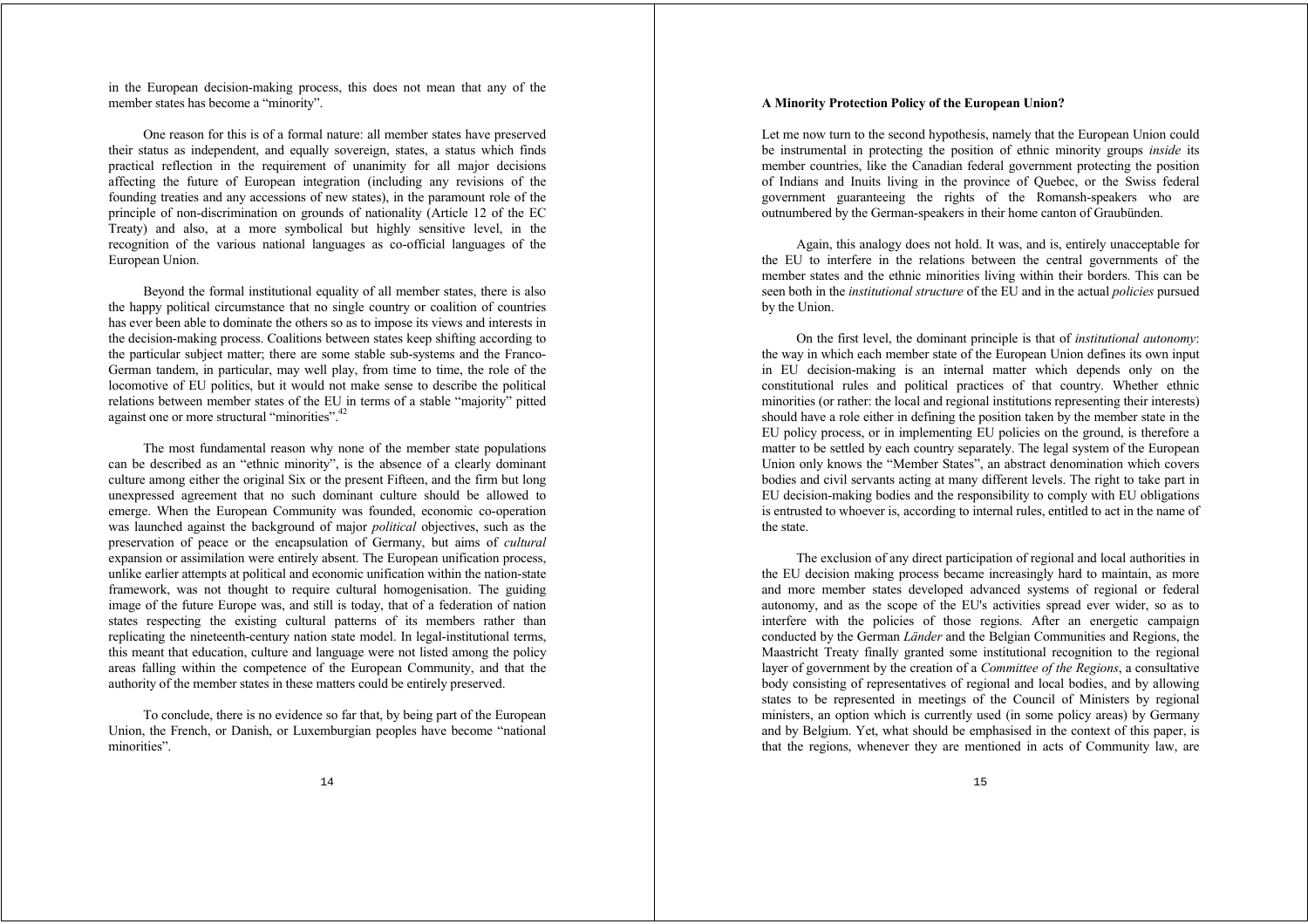mentioned as a global institutional category. There is no special status for regions that happen to be genuine member states of a federation (as in Germany), or regions that represent a constitutionally recognised "nationality" (like Catalonia, Euskadi or Galicia). Regions may therefore correspond to an ethnically or linguistically defined territory or not, and minority areas may have regional autonomy or not, and this choice is still entirely left to the member states' internal constitutional rules. In other words, the Maastricht Treaty did not introduce a European Union regime for territorial minorities, and the recent Treaty of Amsterdam has not brought any significant changes either.

The same agnostic attitude pervades the second level, that of the European Union's *policies*. The European Community, and now also the European Union, can only act within the fields and for the purposes that are defined in their founding Treaties. Whereas those fields encompass all types of economic policies and much more than that, culture, education, media and language policies were not transferred to the European level and remain basically controlled by the member states, even though there may be occasional interference between the requirements of economic integration and national (or regional) policies of minority protection.

#### **Ethnic Minorities are not Entirely Ignored by the EU**

To the basic picture drawn in the previous section, of ethnic minority questions being a non-issue for the European Union, I will now add a touch of nuance. I will, first, mention three specific cases (one might find a few more) in which the European Union has been *directly*, though modestly, involved with ethnic minorities, and then, second, three structural ways in which the European Union is having an *indirect* impact on ethnic minorities and their position within their respective states. First the three *specific cases*:

 The European Community budget is offering some financial support to an action programme for "the promotion and preservation of regional and minority languages and cultures". The importance of this initiative should not be overrated. There is, so far, no firm legislative basis for it. The programme was started at the insistence of the European Parliament, but has never had the formal approval of the Council of Ministers. The actual amount of the subsidy is therefore decided year by year, as part of the precarious battle between the European Parliament and the Council on the EU budget, and there is no long-term guarantee for its continuation. Moreover, the size of this financial incentive scheme has always been quite modest<sup>43</sup>

 The EU has played a direct role in one of the main minority conflicts in Western Europe. The European *Initiative for Peace and Reconciliation* has provided some 234 million pounds between 1995 and 1997 on projects in Northern Ireland.<sup>44</sup> This ad-hoc project was launched, it should be emphasised, on the express invitation of the United Kingdom and Ireland, and should therefore not be seen as an attempt by the EU to interfere in the minorities policies of its member states. The European Union was absent from the "multi-party talks" which led to the conclusion of the Good Friday Agreement of 10 April 1998, and the European Union is hardly mentioned in the Agreement itself.45 Yet, the EC peace and reconciliation programme, and its cross-border programme developed under the Structural Funds, were specifically mentioned by the British Secretary of State as having contributed to create the climate in which an agreement could be struck.<sup>46</sup>

 The latest round of accessions to the European Union led to the inclusion, in the constitutional charter of the Union, of the first direct hint at the existence of ethnic minorities. Special Protocols to the Act of Accession of Austria, Sweden and Finland were adopted to preserve, against the impact of EU law, the special status of the Aaland Islands (within Finland) and the special rights of the Sami people (in Sweden and Finland). $47$ 

In addition to these three specific references to minorities, which have limited importance, one can identify three *indirect channels* of EU influence on ethnic minority issues:

a) European Community policies which do not have as their objective to affect the position of ethnic minorities, may nevertheless display such effects in practice.48 This is most obviously so for the *cultural* and *educational* action programmes which the EC has launched in the last decade, particularly since an official green light for those programmes was given by the Maastricht Treaty. That Treaty provides that the cultural action of the EC shall "contribute to the flowering of the cultures of the Member States, while respecting their national and regional diversity" (Article 151 EC Treaty, as renumbered by the Treaty of Amsterdam). Regional diversity is thus recognised as a common European value worth preserving; this obviously includes territorially based cultural and linguistic differences, and one could therefore read in this phrase of the EC Treaty a veiled recognition of the role and place of ethnic minorities in the European integration project. In practice, the modest cultural programmes based on this Article 151 are not particularly aimed at minority cultures, although one may note that *Ariane*, the support programme in the field of books and reading,<sup>49</sup> lists, among its funding priorities, translations to and from lesser used languages - minority languages not excluded.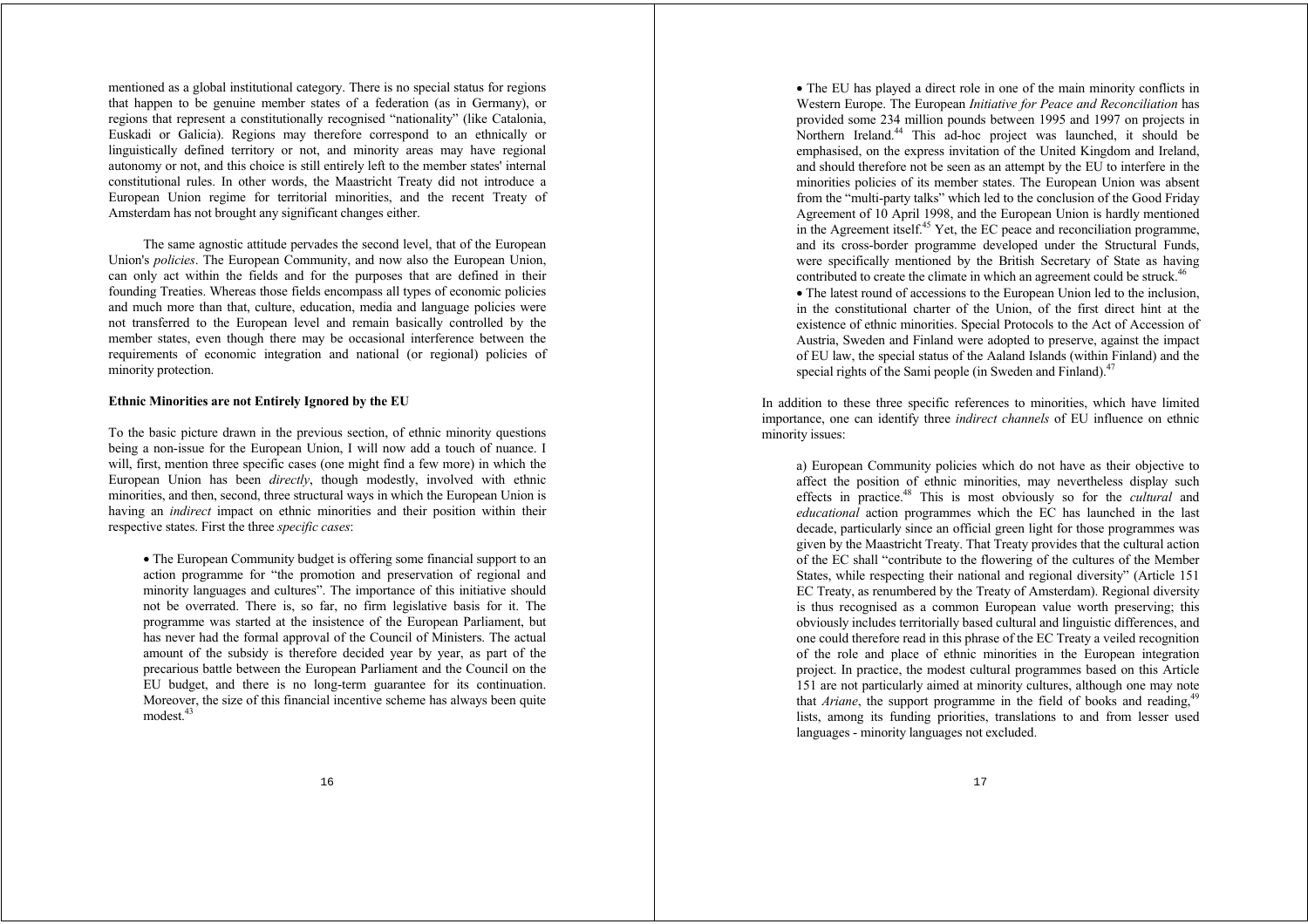Similarly, the EC regional policy stimulates economic development in many parts of the European territory, among which are also areas inhabited by ethnic minorities. One particular regional development programme, *Interreg*, gives special support to cross-border co-operation schemes, and naturally acquires an ethnic minority dimension in some places along the intra-Union borders, such as between the Spanish and French Basque countries, or between South and North Tyrol.

b) More important, perhaps, is the role played by the European Union with regard to *immigrant minorities.<sup>50</sup>* Two categories of such immigrant groups need to be sharply distinguished here: European Union citizens (for instance: the Portuguese community living in Luxembourg) and 'thirdcountry nationals' (for instance: the Turkish community living in Germany). Indeed, the very distinction between *privileged* and *ordinary* foreigners is a result of European integration. There are wide-ranging EC rules on the free movement of persons and non-discrimination on grounds of nationality, which has resulted in the fact that EU citizens from other countries (and also, their closest relatives irrespective of their nationality) have the right to be treated, with some minor exceptions, exactly like the host state's own nationals. They are the privileged category of foreigners. On a second level, some international agreements concluded between the EC and third countries such as Turkey or Morocco grant limited rights to the citizens of those countries in the employment sphere, but nothing is said about the cultural rights of immigrants from those countries. Other thirdcountry nationals (for example those from sub-Saharan Africa) do not possess rights under Community law, whether or not they have a permanent residence permit in their host state. Of course, nothing prevents the member states from deciding, on their own behalf, to extend rights possessed by European Union citizens to non-EU nationals, but this only happens occasionally, and for limited purposes.

Therefore, the distinction between the two types of immigrant groups, although not directly *imposed* by Community law, is closely related to the central objectives of European integration and, to that extent, non-EU nationals may be called "Community minorities": their minority status is revealed by the existence of a class of "privileged" aliens who have extensive rights under Community law.<sup>51</sup> In this respect, the Italian term *extracomunitari*, which is commonly used to describe migrants from third countries, is revealing: these persons come from outside the *European Community* (which is the literal origin of the term) but, for that reason, they also remain outside the national *community.*

This state of affairs implies that the European Union can no longer ignore the questions of immigration and integration of third-country nationals. More particularly, the creation of an internal market conceived as an area without frontiers would seem to imply the power, for the EU, to harmonise, and improve, the legal status of non-EU minority groups. Yet, the strong misgivings of most member states have until now blocked any major initiatives, except for the rather vague, and rather restrictive, measures taken within the context of co-operation in Justice and Home Affairs.<sup>52</sup>

The Amsterdam Treaty may well give a new impetus to the development of a European Union migration policy. On the one hand, the Treaty recognises more firmly than before the EU's responsibility in matters of immigration, including questions relating to the status and rights of immigrants once they are on the EU territory. On the other hand, the new Article 13 introduced by the EC Treaty grants to the European Union the power "to take appropriate action to combat discrimination based on sex, racial or ethnic origin, religion or belief, disability, age or sexual orientation". The reference to "ethnic origin" must be seen as complementary to "racial origin": what is meant are persons targeted for discrimination on account of their cultural characteristics, whether or not they belong to a different race; indeed, *ethnic discrimination* is the proper word for what is popularly but incorrectly called *racial discrimination*. The measures to be adopted by the EU are clearly intended to benefit immigrant communities, but there do not seem to be good reasons why the Roma, or indeed the traditional territorially-based ethnic minorities, could not also invoke their protection. It remains to be seen whether the EU will actually use this new power in an effective manner; a serious constraint is the fact that European anti-discrimination measures will have to be decided unanimously by the Council of the European Union.

c) A third indirect effect (but one which is difficult to pin down) is caused by the *very existence* of the European Union as a plurinational and multicultural community of semi-sovereign states. Partly because of events in Central and Eastern Europe, separatism and secession are on the European agenda again, and have been advocated with some vigour by political forces in parts of Spain, Italy, Belgium and the United Kingdom. The European Union has, formally speaking, no part in these discussions, and its institutions have been careful not to appear to encourage separatist moves in any way. But the existence of the EU is an important variable in the separatism debates in Western European countries. From one side, it is argued that establishing nominal sovereignty by means of the creation of a new state is even less meaningful in the European Union than elsewhere in the world, because the scope for effective national autonomy is reduced anyway. From the other side, the reply is that the close insertion of the state within Europe also means that the nation-state can no longer deliver many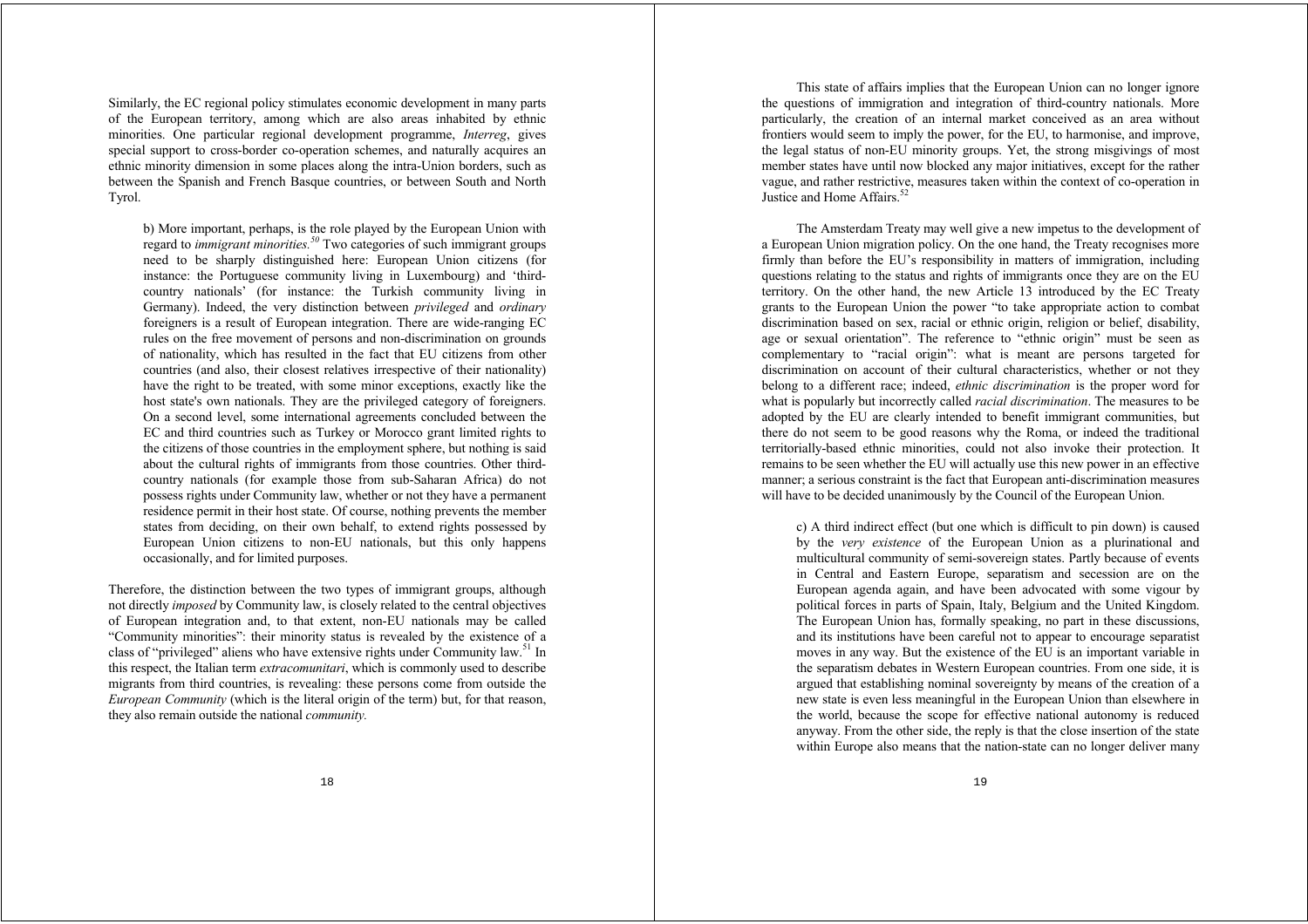of the benefits it traditionally delivered, that national borders have become largely irrelevant and the political impulse towards secession need no longer be inhibited by the fear of economic or welfare costs involved in separation from an existing nation state. Scottish nationalists may argue that, if Ireland and Luxembourg can be member states of the European Union, why should Scotland be excluded? And if, in a few years time, Estonia may become a member state of the EU, why not Euskadi as well?

But there is another side to that coin. The European integration process, by promoting a habit of loyal co-operation, both in EU decision-making itself and in the related mechanisms for co-ordination at the national level, tends to blunt the sharper separatist feelings. More generally, one might consider that the capacity to generate sophisticated compromises on complex matters, which Western European politicians and officials have learned through their participation in the EU decision-making process, is fundamentally at odds with the radical and uncompromising attitudes traditionally displayed in ethnic conflicts within nationstates. The material and symbolic rewards offered by European bargaining processes, and the disciplining effect of those processes, may have contributed (although it would difficult to prove this point) to pacifying ethnic minority conflicts in places like Catalonia, Wales, South Tyrol and Northern Ireland.

#### **Conclusion: Ethnic Minorities in an Enlarged European Union**

To conclude this paper, let me try to bring together the "external" and the "internal" stories and imagine what could be the place of ethnic minorities in a future and enlarged European Union. For the sake of the argument, I will briefly indicate two contrasting scenarios for the future.

#### *Scenario 1. Phasing Out and Status Quo*

References made by the European Union institutions, in their recent documents addressed to Central and Eastern European countries, to minority protection standards remain very generic. The actions expected from these countries is specified, but the instruments or standards, which serve as the basis of the EU's exigencies, are not named, perhaps for fear that they could return as a boomerang against the EU states themselves. Minority protection is, then, an ill-defined political requirement with which the CEEC are expected to comply because of the considerable carrot of accession offered to them. In the recently adopted Accession Partnerships, there are even signs that the EU's concern with minorities is sliding to the background, compared to the central issue of adjustment to the *acquis communautaire*. The pragmatic prospect could well be that the remaining sensitive issues (Hungarians in Slovakia, the Russian populations in the Baltic, and the treatment of the Roma in several countries) will gradually "solve themselves" so that attention can be concentrated on the economic nuts and bolts of the negotiation process. Once a country will be accepted for membership, this will *ipso facto* mean that the minority question is settled as far as the EU is concerned. And if Central and Eastern European countries will join the EU with a clean slate in respect of their minorities, then there will be no need for the European Union itself to modify its "agnosticism" in respect of minority protection *inside* the Union. If one adds to that the strong mood of subsidiarity that pervades the EU at present, with member states being very reluctant to transfer new powers to the European level, then the *status quo* becomes a likely scenario: in the enlarged EU, ethnic minority questions would remain issues that are basically confined within the domestic jurisdiction and constitutional discretion of the states. A marginal supervision of the performance of all states will then be exercised, not by the European Union, but by the Council of Europe through the mechanisms provided under the European Convention of Human Rights and the Framework Convention on National Minorities.

#### *Scenario 2: A Multicultural European Union*

The second scenario is that the accession of Central and Eastern European countries will lead to a very different European Union in which ethnic minority questions will be more prominently present in the institutional system and in the policies of the EU. Once the European Union has let the devil escape from the bottle, through its activist minority policy towards the CEEC, it may be difficult to put it back in after accession. Furthermore, the EU itself may well, in the years preceding the next enlargement, see a greater salience of ethnic minority questions, in respect of both immigrant and territorial minorities. Indeed, there is a certain convergence of "traditional" ethnic minority issues and issues of multiculturalism arising out of immigration. There is a strong current in political philosophy pointing out that what is at stake, in both cases, and despite the many differences, is the *recognition of cultural differences* in society.<sup>53</sup> The reference to "ethnic discrimination", now inscribed in Article 13 of the EC Treaty after the Amsterdam reform, is a perfect expression of this convergence, and means that ethnic minority questions will, one way or the other, remain on the European Union's agenda for the years to come. By the next enlargement, the time may be ripe for a major reform which could make of the protection of various forms of cultural pluralism a central concern of the European Union.

Bruno de Witte Vakgroep Internationaal en Europees Recht Faculteit der Rechtsgeleerdheid Rijksuniversiteit Limburg/Maastricht 6200 MD Maastricht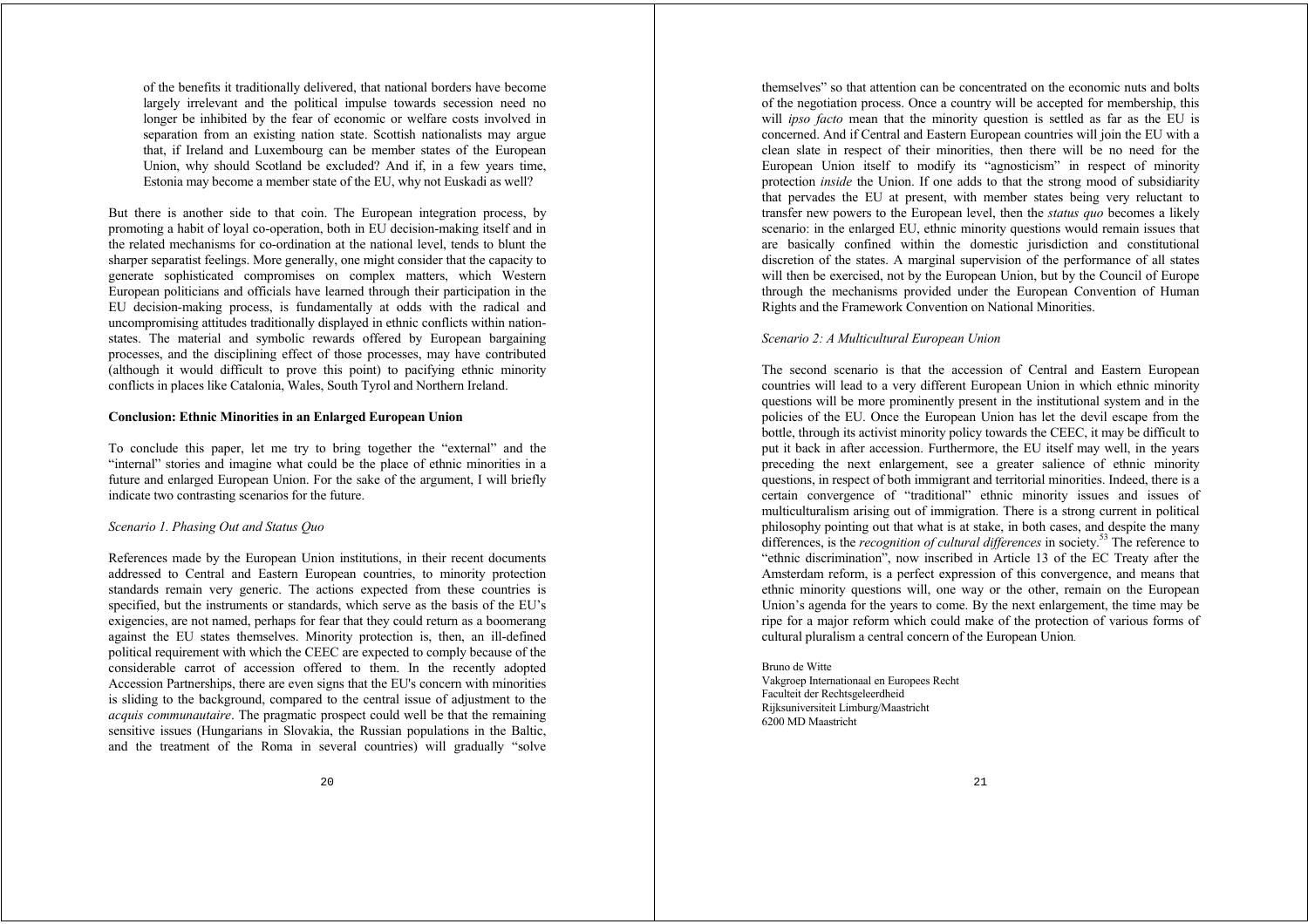#### **NOTES**

<sup>1</sup> *Agenda 2000 - Volume I: "For a stronger and wider Union"* (15 July 1997), p.52.

2 A. Bloed (ed.), *The Conference on Security and Co-operation in Europe. Analysis and Basic Documents, 1972-1993* (Dordrecht: Martinus Nijhoff, 1993), p.93. This book also contains the text of the Copenhagen Document, which can be found, as well, in 29 *International Legal Materials* (1990) 1306.

<sup>3</sup> For an analysis of the functions and role of the High Commissioner, see V.-Y. Ghebali, (1996) *L'OSCE dans l'Europe post-communiste, 1990-1996,* Bruxelles: Bruylant, pp. 522-547; and M.A. Martín Estébanez, (1997) 'The High Commissioner on National Minorities: Development of the Mandate', in M. Bothe, N. Ronzitti and A. Rosas (eds), *The OSCE in the Maintenance of Peace and Security,* The Hague: Kluwer, 123.

4 Conclusions of the Copenhagen European Council, *Bulletin of the European Communities* 6- 1993, point I.13.

<sup>5</sup> A. Verhoeven, (1998), 'How Democratic Need European Union Members Be? Some Thoughts after Amsterdam', *European Law Review* 217, at 233.

<sup>6</sup> The one-sided nature of the minority protection commitments is not due to the activity of the European Union alone. The work of the High Commissioner for National Minorities, mentioned above, has also been exclusively concerned with Central, Eastern European and former Soviet countries. This is not due to any geographical limitation of the scope of his activities, but to the fact that his office was set up as an instrument of *conflict prevention*. It so happens that minority issues in the West have not been perceived, rightly or wrongly, as a source of violent conflicts threatening international stability.

7 See the text of the Opinions in *International Legal Materials* 31 (1992) 1494, and the comments by A. Pellet, 'The Opinions of the Badinter Arbitration Committee - A Second Breath for the Self-Determination of Peoples', *European Journal of International Law* (1992) 178. See also the detailed study by M. Craven, (1995) 'The European Community Arbitration Commission on Yugoslavia', *British Year Book of International Law* 333.

8 See the analysis by J. Charpentier (1992) 'Les déclarations des Douze sur la reconnaissance des nouveaux Etats', *Revue générale du droit international public* 343; for the full text of the Declaration, see C. Warbrick, (1992) 'Current Developments: Public International Law', *International and Comparative Law Quarterly* 473, at 477-478.

9 See R. Kherad, (1997) 'La reconnaissance des Etats issus de la dissolution de la République Socialiste Fédérative de Yougoslavie par les membres de l´Union Européenne', *Revue générale de droit international public* 663.

<sup>10</sup> F. Benoît-Rohmer, (1994) 'Le Pacte de Stabilité: la première action "diplomatique" commune d'envergure de l'Union européenne', *Revue trimestrielle de droit européen* 561, at 574.

 $11$ For the text of the Pact on Stability in Europe, with the full list of "agreements, arrangements and political declarations" annexed to it, see F. Benoît-Rohmer, (1996), *The Minority Question in Europe - Texts and Commentary,* Council of Europe Publishing, at 81.

 $12$  Treaty on Understanding, Cooperation and Good Neighbourliness between Hungary and Romania of 16 September 1996, 36 *International Legal Materials* 340 (1997).

<sup>13</sup> Within this cross-border cooperation framework, the actions eligible for EU financing include "cultural exchanges" and "the development or establishment of facilities and resources to improve the flow of information and communications between border regions, including support for cross-border radio, television, newspapers and other media" (Commission Regulation No 2760/98 of 18 December 1998, *Official Journal of the European Communities* 1998, L 345/49 (replacing an earlier Regulation of 1994).

<sup>14</sup>The Opinions were published as Supplements to the *Bulletin of the European Union*, 1997.

<sup>15</sup> For instance, when ratifying the Framework Convention on National Minorities, Estonia submitted a Declaration stating that it understood the term "national minorities" as referring only to citizens of Estonia. It should be noted, however, that the High Commissioner on National Minorities has repeatedly dealt with the position of the Russian-speaking communities of the Baltic countries, without first wondering whether they really were "national minorities" in the sense of his mandate, and the Baltic governments did not object to his visits.

<sup>16</sup> Indeed, a member of the Slovak Constitutional Court concluded his comparison of Slovak minority legislation with that of other European countries by stating: "L'analyse comparative des législations internes des pays membres du Conseil de l'Europe portant (...) sur les droits des minorités nationales, démontre que la législation de la République slovaque relative à la question étudiée, est *entièrement compatible* avec les autres législations". (J. Klucka, [1996] 'Etude comparative des ordres juridiques internes des pays membres du Conseil de l'Europe en matière de protection des minorités nationales (avec un accent particulier mis sur la législation de la République slovaque)', in E. Decaux et A. Pellet (dir.), *Nationalité, minorités et succession d'Etats en Europe de l'Est,* Paris: Montchrestien, 189, at 205 (the emphasis is put by the author himself).

 $17$  See the conclusion of the Opinion on Slovakia: "In the light of these considerations, the Commission concludes that Slovakia does not fulfill in a satisfying manner the political conditions set out by the European Council in Copenhagen, because of the instability of Slovakia's institutions, their lack of rootedness in political life and the shortcomings in the functioning of its democracy". (*Bulletin of the European Union*, Supplement 9/97, p.19).

<sup>18</sup> All these points can be found in the Partnership Decisions adopted by the Council on 30 March 1998, *Official Journal* 1998, L 121.

<sup>19</sup> *Agence Europe*, 29 April 1998, p.7.

 $20$  Declaration by the Presidency on behalf of the European Union on Latvia, 17 April 1998. 7676/98 (Presse 101).

<sup>21</sup>The text of the reports can be consulted on the website of the European Commission's DG IA: <*http://europa.eu.int/comm/dg1a/enlarge/report\_11\_98\_en*>.

22 <*http://europa.eu.int/comm/dg1a/enlarge/report\_11\_98\_en/composite/210.htm*>.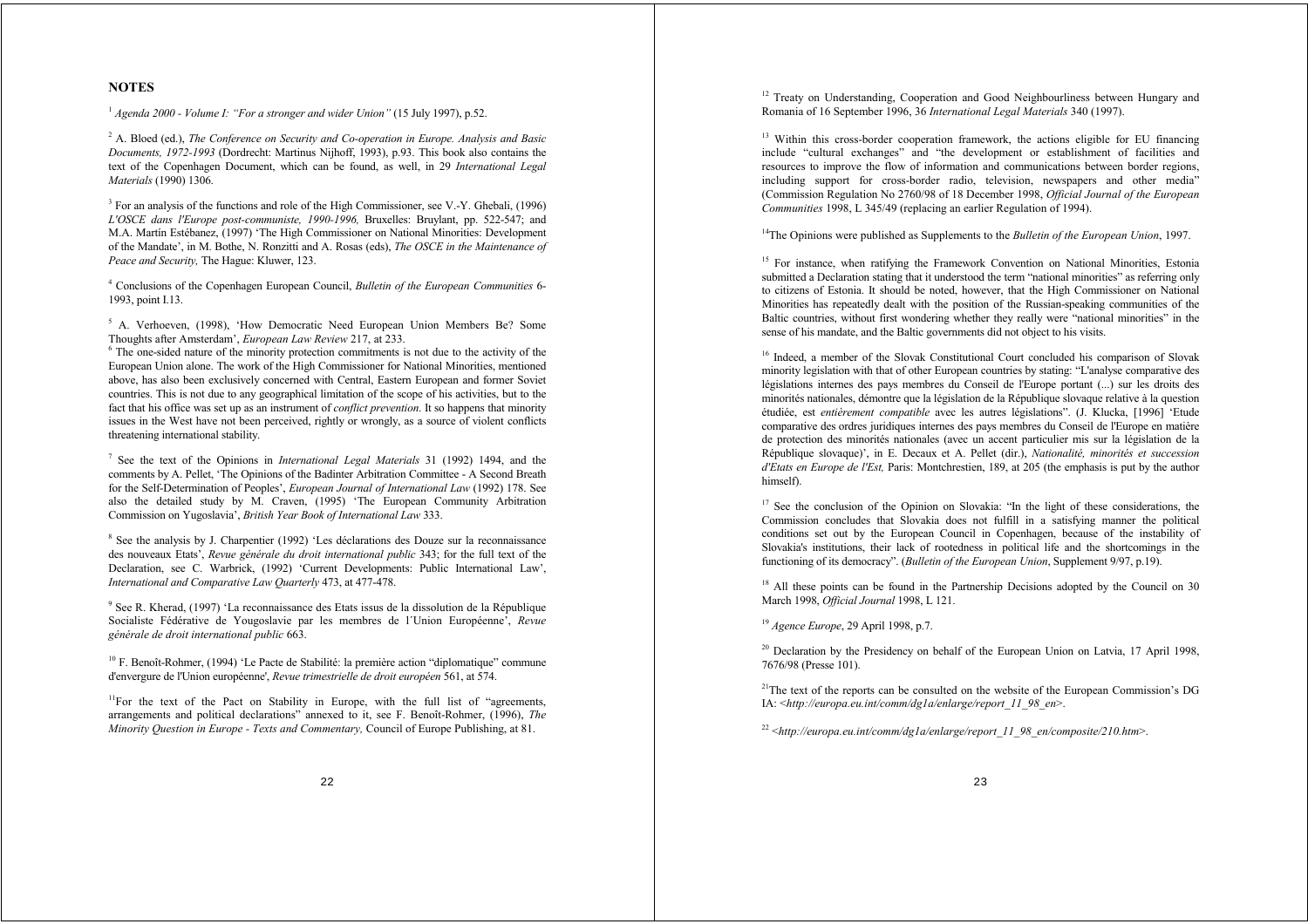$23$  'Human rights in the world for the years 1989 and 1990 and Community human rights policy'. Report of 5 August 1991, submitted by Mr Ken Coates on behalf of the Political Affairs Committee of the European Parliament, *Human Rights Law Journal* (1991) 380, at 401.

<sup>24</sup> But see the typology proposed by N. Rouland, S. Pierré-Caps and J. Poumarède, (1996) *Droit des minorités et des peuples autochtones,* Paris: PUF, pp.261-305; and by R. Toniatti, (1995) 'Minorities and Protected Minorities: Constitutional Models Compared', in M. Dunne and T. Bonazzi (eds), *Citizenship and Rights in Multicultural Societies,* Keele University Press, 195.

<sup>25</sup> The expression is borrowed from Y. Mény, (1993) 'Introduction: La greffe et le rejet', in Y. Mény (dir.), *Les politiques du mimétisme institutionnel,* Paris: L'Harmattan, 7, at 33.

<sup>26</sup> For a more elaborate analysis, see S. Pierré-Caps, (1994) 'Peut-on parler actuellement d'un droit européen des minorités?', *Annuaire français de droit international* 72; and P. Thornberry, (1997) 'Minority Rights', in *Collected Courses of the Academy of European Law*, Volume VI, Book 2, 307.

 $27$  Copenhagen Document, cit. above, paragraph 30.

<sup>28</sup> *Ford v Ouebec*, [1988] 2 Supreme Court Reports 712. For an exploration of the protection of language use through freedom of expression, see F. de Varennes, *Language, Minorities and Human Rights* (The Hague: Martinus Nijhoff, 1996), pp.33-53.

29 European Court of Human Rights, *Case of the Socialist Party and Others v Turkey*, judgment of 25 May 1998 (paragraph 47), 27 *European Human Rights Reports* 51, at 85.

<sup>30</sup> A similar, somewhat earlier case, involved a member state of the EU. In Greece, a politician had been convicted for referring to the minority in Western Thrace as "Turkish" rather than "Muslim", which is its official denomination according to Greek law. In that case, however, the European Court of Human Rights did not reach the question of whether a violation of freedom of expression had occurred, for purely procedural reasons (*Case of Ahmet Sadik v Greece*, judgment of 15 November 1996, in 24 *European Human Rights Reports* 323 - but see the Dissenting Opinion of the judges Martens and Foighel who do discuss the merits of the case).

31 Application No. 25035/94, *Silvius Magnago and Südtiroler Volkspartei v Italy*, Decision of 15 April 1996, *Decisions and Reports of the European Commission of Human Rights* 85-A, p.112.

 $32$  For further elaboration of this point, see B, de Witte, (1992) 'Le principe d'égalité et la pluralité linguistique', in H. Giordan (ed), *Les minorités en Europe - Droits linguistiques et droits de l'homme,* Paris: Kimé, 55; F. de Varennes, (1996) *Language, Minorities and Human Rights,* The Hague: Martinus Nijhoff, cit., at 77-89; J. Marko, (1995) *Autonomie und Integration - Rechtsinstitute des Nationalitätenrechts im funktionalen Vergeleich,* Wien: Böhlau, 172-194 and 276-296.

33 Framework Convention for the Protection of National Minorities, 1 February 1995, *European Treaty Series* No.157. The state of ratifications is taken from the website of the Council of Europe (as updated on 21 January 1999): <*http://www.coe.fr/tablconv*>. Apart from Spain, which ratified in 1995, the other six EU countries (Austria, Denmark, Finland, Germany, Italy and the UK) all ratified during 1997 or 1998. The other parties to the Convention are: Croatia,

Cyprus, Czech Republic, Estonia, Hungary, Liechtenstein, Malta, Moldova, Romania, Russia, San Marino, Slovakia, Slovenia, Switzerland, FYROMacedonia and Ukraine.

<sup>34</sup> For this distinction between the rights borrowed from the European Convention on Human Rights and the specific rights added *ex novo* by the Framework Convention, see F. Benoît-Rohmer, (1995) 'La Convention-cadre du Conseil de l'Europe pour la protection des minorités nationales', *European Journal of International Law* 573, at 589-595.

35 Note that the Framework Convention is careful to recognize rights to *individuals*, rather than to *minority groups* as such. This is perfectly in line with the West European human rights tradition.

<sup>36</sup> The Convention was harshly criticized by the Parliamentary Assembly of the Council of Europe which, in its Recommendation 1255 (1995), included the following paragraph: "The Convention is weakly worded. It formulates a number of vaguely defined objectives and principles, the observation of which will be an obligation of the Contracting States but not a right which individuals may invoke. Its implementation machinery is feeble and there is a danger that, in fact, the monitoring procedure will be left entirely to governments". Similar criticism was expressed by G. Gilbert, (1996) 'The Council of Europe and Minority Rights', *Human Rights Quarterly* 160 - see particularly his conclusion on p.189.

 $37$  As in the title of an article by E.B. Schlager, (1997) 'The right to have rights: Citizenship in newly independent OSCE countries', *Helsinki Monitor* 19.

<sup>38</sup> See the separate Declarations submitted, upon ratification of the Convention, by Austria, Estonia, Germany and Switzerland (to be consulted on: <sup>&</sup>lt;*http://www.coe.fr/tablconv/reservdecl/dr157e.htm>*).This is a very controversial point, because the text of the Convention does not specify what must be understood by the term "national minority". In fact, providing a clear definition might well have prevented the emergence of an agreement on the Convention's text! For the view that the term national minority, as used in the Convention, should be understood more broadly as including immigrant communities (and Roma and Sinti as well), see J. Murray, (1997) 'Should Immigrants or Roma and Sinti be Regarded as Minorities?', in F. Matscher (ed), *Vienna International Encounter on Some Current Issues Regarding the Situation of National Minorities,* Kehl: N.P. Engel Verlag, 219.

 $39$ This is the comprehensive concept proposed by A. Eide, 'Group Accommodation: National Policies and International Requirements', in F. Matscher (ed), *Vienna International Encounter,* cit., 103.

40 For some general considerations, see V. Bogdanor, (1997) 'Forms of Autonomy and the Protection of Minorities', *Daedalus* (Spring), 65; for more detailed examination of single cases of autonomy regimes established in the course of this century, see R. Lapidoth, (1997) *Autonomy - Flexible Solutions to Ethnic Conflicts,* Washington: United States Institute of Peace Press. A recent collection of papers offering a complete *tour d'horizon* is M. Suksi, ed., (1998) *Autonomy: Applications and Implications,* The Hague: Martinus Nijhoff. A number of reports on single countries of Western, Central and Eastern Europe were published in *Local Self-Government, Territorial Integrity and Protection of Minorities,* Conference Proceedings, Lausanne, 25-27 April 1996 (Council of Europe Publishing, 1996).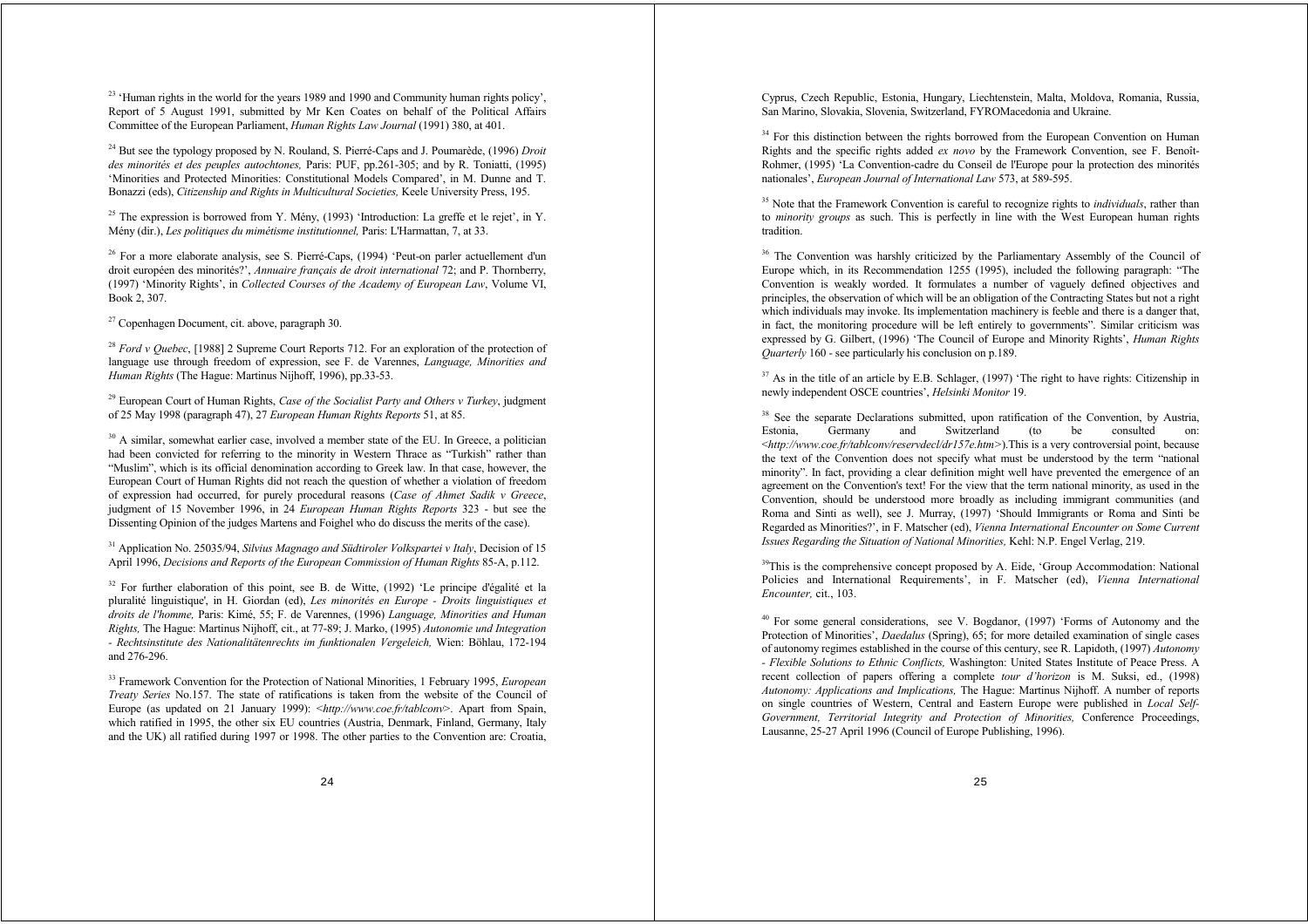41See, for more details, P. Thornberry, 'Images of Autonomy and Individual and Collective Rights in International Instruments on the Rights of Minorities', in M. Suksi (ed), *Autonomy: Applications and Implications*, cit., 97, at 112-116.

 $42$ See the analysis, written in 1990, but still broadly valid today, by Ph. de Schoutheete, (1990) 'The European Community and its sub-systems', in W.Wallace (ed), *The Dynamics of European Integration,* London: Pinter Publishers, 106.

<sup>43</sup> In the EU budget for 1998, 3.600.000 Ecu were allocated to this programme (budget line B3-1006). Compare, for instance, with the 987.000.000 Ecu allocated to subsidies for tobacco production.

44 See C. McCall, (1998) 'Postmodern Europe and the Resources of Communal Identities in Northern Ireland', *European Journal of Political Research* 389; and, for the general context of the EU's role in Northern Ireland, J. Goodman, (1996) *Nationalism and Transnationalism: The National Conflict in Ireland and European Union Integration,* Aldershot, Avebury.

<sup>45</sup> Agreement between the Government of the United Kingdom and the Government of Ireland, with (in Annex 1) the 'Multi-Party Agreement', 37 *International Legal Materials* 751 (1998). The minority protection aspects of the Agreement are discussed by G. Gilbert, (1998) 'The Northern Ireland Peace Agreement, Minority Rights and Self-Determination', *International and Comparative Law Quarterly* 942.

46 Cf. the speech by Mo Mowlam, British Northern Ireland Secretary, in the European Parliament on 29 April 1998, as reported in *Agence Europe* 30 April 1998, p.2.

47 Protocols 2 and 3 to the Treaty of Accession, *Official Journal of the European Communities* of 29 August 1994, C 241/352.

<sup>48</sup>On what follows, see also M.A. Martín Estébanez, (1995) 'The Protection of National or Ethnic, Religious and Linguistic Minorities', in Neuwahl and Rosas (eds), *The European Union and Human Rights,* The Hague: Kluwer Law International, 133, at 142-154.

*49Official Journal of the European Communities* 1997, L 291/26.

<sup>50</sup>The question whether immigrant populations can, for some of them at least, be defined as "ethnic minorities" is not uncontroversial. That definition is used in the legal and administrative language of some countries (e.g. the United Kingdom and the Netherlands) but not of others (France and Germany). In the social science literature, though, the use of the term "ethnic minorities" for migrant communities is generally accepted; see, among others, S. Castles and M.J. Miller, (1998) *The Age of Migration - International Population Movements in the Modern World,* London: Macmillan, 2nd ed, Chapter 2.

 $<sup>51</sup>$ See T.K. Hervey, (1995) 'Migrant Workers and their Families in the European Union: The</sup> Pervasive Market Ideology of Community Law', in J. Shaw and G. More (eds), *New Legal Dynamics of European Union,* Oxford: Clarendon Press, 91, at 95-102.

 $52$ See the analysis of this cooperation within the EU's 'third pillar' by S. Peers, (1998) 'Building Fortress Europe: The Development of EU Migration Law', *Common Market Law*

#### *Review* 1235.

 $53$ See, among others: Ch. Taylor, (1992) "The Politics of Recognition", in A. Gutmann (ed), *Multiculturalism and the Politics of Recognition*, Princeton University Press, 25; W. Kymlicka, (1995) *Multicultural Citizenship - A Liberal Theory of Minority Rights,* Oxford University Press, 1995; P. Keller, (1998) "Re-thinking Ethnic and Cultural Rights in Europe", *Oxford Journal of Legal Studies* 29.